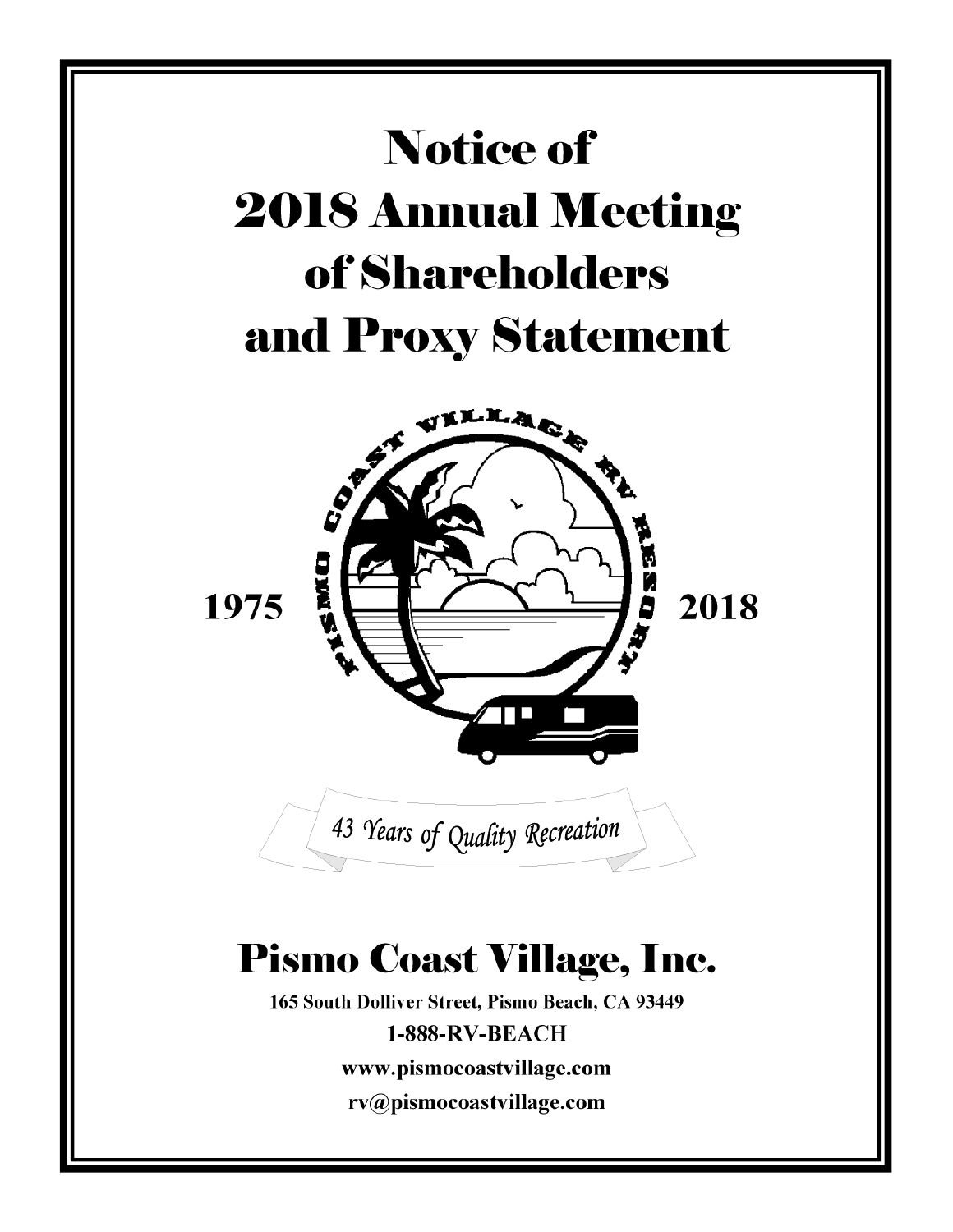## **PISMO COAST VILLAGE, INC.**

165 South Dolliver Street Pismo Beach CA 93449

# **IMPORTANT . . . SEND IN YOUR PROXY**

**It is requested that you read the enclosed materials, then date, fill and sign the enclosed Proxy and return it promptly. This will save the expense of follow-up letters, telephone calls and further solicitation.**

## **NOTICE OF ANNUAL MEETING OF SHAREHOLDERS OF PISMO COAST VILLAGE, INC.**

NOTICE IS HEREBY GIVEN that, pursuant to the call of the Board of Directors, an Annual Meeting of Shareholders (the "Meeting") of PISMO COAST VILLAGE, INC. (the "Company") will be held at the South County Regional Center, 800 West Branch Street, Arroyo Grande, California 93420 on Saturday, January 20, 2018, at 9:00 a.m. for the purpose of considering and voting on the following matters:

1. **Election of Directors.** Electing eighteen (18) persons to the Board of Directors to serve until the 2019 Annual Meeting or until their successors are elected and have qualified. The persons nominated by the Board to serve as Directors are:

| Bessom, David     |
|-------------------|
| Blank, Sam        |
| Buchaklian, Harry |
| Enns, Rodney      |
| Fischer, William  |
| Hardesty, Wayne   |
| Hearne, Dennis    |
| Hughes, Terris    |
| King, Karen       |

Nelson, Garry Nunlist, Ronald Pappi, Jr., George Pettibone, Jerald Plumley, Dwight Roberts, Jerry Skaggs. Brian Willems, Gary Williams, Jack

- 2. **Selection of Auditor.** To vote upon a resolution of the Board of Directors of the Company to approve the selection of Brown Armstrong Accountancy Corporation to serve as independent certified public accountant for the Company for fiscal year 2017 – 2018.
- 3. **Other Business**. To transact such other business as may properly come before the Meeting and any adjournments thereof.

The Board of Directors has fixed the close of business on December 1, 2017, as the record date for determination of shareholders entitled to notice of, and to vote at, the Meeting.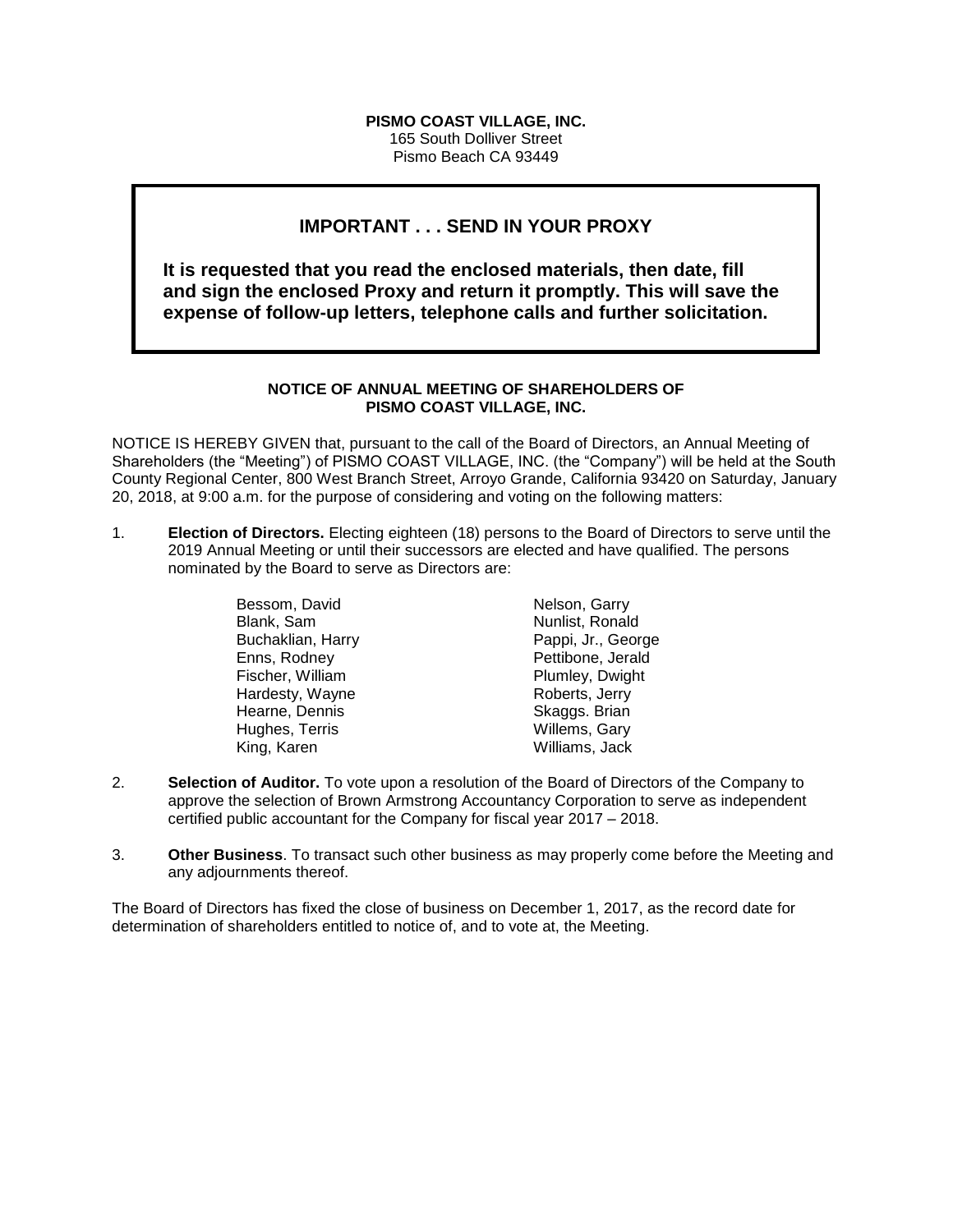# **NOMINEES TO BOARD OF DIRECTORS FOR ELECTION AS DIRECTORS**

At the Annual Meeting, a Board of Directors, consisting of 18 members, will be elected for the ensuing year. Each director will serve until the next meeting of shareholders and until his or her successor is elected and qualifies.

The Board of Directors has proposed 18 individuals for election as directors of the Company.

If the conditions which would allow cumulative voting are satisfied, the Board of Directors solicits discretionary authority to cumulate votes and unless authority to vote for a director is withheld on the Proxy card, the proxy holders will cast the votes represented by the Board of Directors' proxies for the nominees proposed by the Board of Directors and will not vote for any other nominees.

You are urged to vote in favor of each of the proposals by so indicating on the enclosed Proxy and by signing and returning the enclosed Proxy as promptly as possible, whether or not you plan to attend the Meeting in person. **The enclosed Proxy is solicited by the Company's Board of Directors.** Any shareholder giving a Proxy may revoke it prior to the time it is voted by notifying the Vice President – Secretary, in writing, to that effect, by filing with him/her a later dated Proxy, or by voting in person at the Meeting.

> **Important Notice Regarding the Availability of Proxy Materials for the Shareholder Meeting to be Held on January 20, 2018**

## **The Proxy Statement and Annual Report on Form 10-K are available at [www.pismocoastvillage.com/history.html.](http://www.pismocoastvillage.com/history.html)**

## **We encourage you to review all of the information in the proxy materials before voting.**

By Order of the Board of Directors,

George Pappi, Jr., Vice President – Secretary

Dated: December 20, 2017

Pismo Coast Village, Inc. 165 South Dolliver Street Pismo Beach, California CA 93449 Corporate Office (805) 773-5649 (888) 782-3224 (toll-free) E-mail: rv@pismocoastvillage.com www.pismocoastvillage.com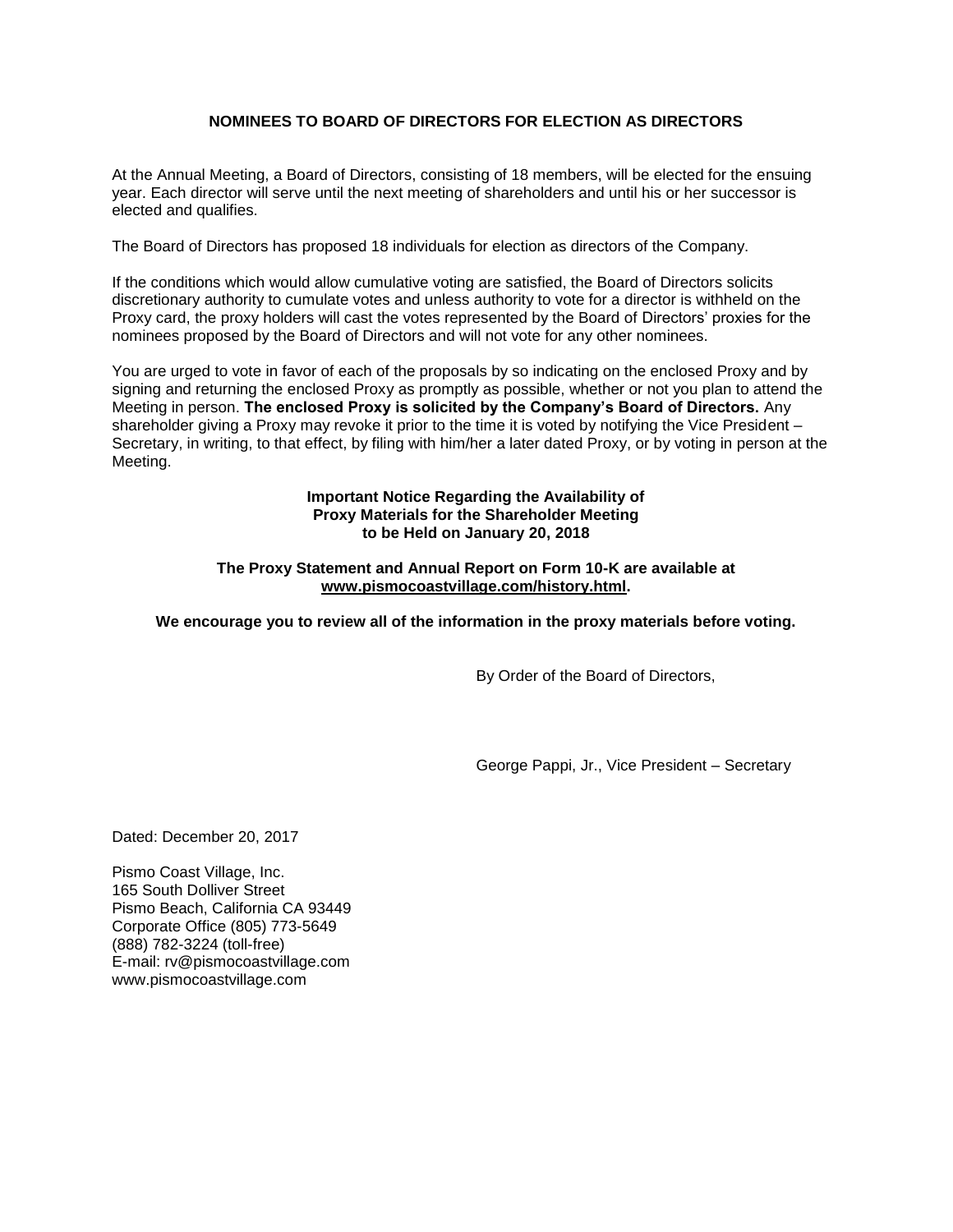## **PISMO COAST VILLAGE, INC.**

165 South Dolliver Street Pismo Beach, California 93449

#### **PROXY STATEMENT**

#### **NOTICE OF ANNUAL MEETING OF SHAREHOLDERS**

To Be Held Saturday, January 20, 2018

# **GENERAL INFORMATION**

This Proxy Statement is furnished in connection with the solicitation of proxies for use at the Annual Meeting of Shareholders (the "Meeting") of Pismo Coast Village, Inc. (the "Company") to be held at the South County Regional Center, 800 West Branch Street, Arroyo Grande, California 93420, at 9:00 a.m. on Saturday, January 20, 2018, and all adjournments thereof.

It is expected that this Proxy Statement and accompanying Notice and form of proxy will be mailed to shareholders on or about December 20, 2017.

The matters to be considered and voted upon at the Meeting will include:

1. **Election of Directors.** Electing eighteen (18) persons to the Board of Directors to serve until the 2019 Annual Meeting or until their successors are elected and have qualified. The persons nominated by the Board to serve as Directors are:

| Bessom, David     | Nelson, Garry      |
|-------------------|--------------------|
| Blank, Sam        | Nunlist, Ronald    |
| Buchaklian, Harry | Pappi, Jr., George |
| Enns, Rodney      | Pettibone, Jerald  |
| Fischer, William  | Plumley, Dwight    |
| Hardesty, Wayne   | Roberts, Jerry     |
| Hearne, Dennis    | Skaggs, Brian      |
| Hughes, Terris    | Willems, Gary      |
| King, Karen       | Williams, Jack     |

- 2. **Selection of Auditor.** To vote upon a resolution of the Board of Directors of the Company to approve the selection of Brown Armstrong Accountancy Corporation to serve as independent certified public accountant for the Company for fiscal year 2017 – 2018.
- 3. **Other Business**. To transact such other business as may properly come before the Meeting and any adjournments thereof.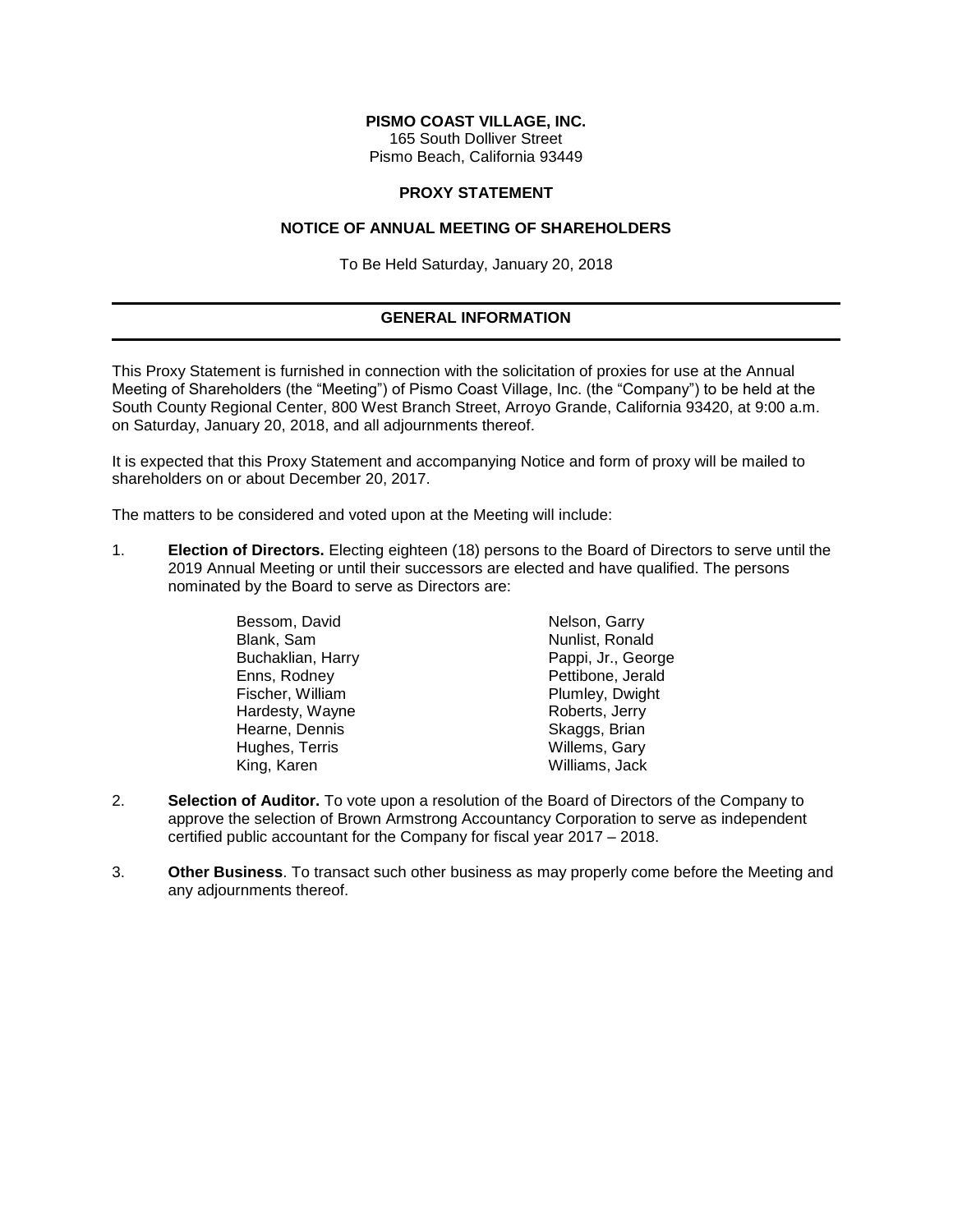# **REVOCABILITY OF PROXY**

A proxy for use at the Meeting is enclosed. Any shareholder who executes and delivers such Proxy has the right to revoke it, at any time before it is exercised, by filing with the Vice President – Secretary of the Company an instrument revoking it, or a duly executed Proxy bearing a later date. In addition, the powers of the proxy holders will be revoked if the person executing the Proxy is present at the Meeting and elects to vote in person. Subject to such revocation or suspension, all shares represented by a properly executed Proxy received in time for the Meeting will be voted by the proxy holders, in accordance with the instructions on the Proxy. **IF NO INSTRUCTION IS SPECIFIED WITH REGARD TO A MATTER TO BE ACTED UPON, THE SHARES REPRESENTED BY THE PROXY WILL BE VOTED IN ACCORDANCE WITH THE RECOMMENDATIONS OF MANAGEMENT AND IN FAVOR OF SUCH MATTER.**

# **PERSONS MAKING THE SOLICITATION**

**This solicitation of Proxies is being made by the Board of Directors of the Company.** The expense of preparing, assembling, printing and mailing this Proxy Statement and the materials used in the solicitation of Proxies for the Meeting will be borne by the Company. It is contemplated that proxies will be solicited principally through the use of the mail, but officers, directors, and regular employees of the Company may, for no additional compensation, solicit Proxies personally, by telephone or by other means of communication, without receiving special compensation.

# **VOTING SECURITIES AND PRINCIPAL HOLDERS THEREOF**

There were issued and outstanding 1,775 shares of the Company's common stock on December 1, 2017, which has been fixed as the record date for the purpose of determining the shareholders entitled to notice of, and to vote at, the Meeting (the "Record Date"). Each holder of the Company's common stock will be entitled to one vote, in person or by Proxy, for each share of common stock held of record on the books of the Company as of the Record Date, on any matter submitted to the vote of the shareholders, except in the election of Directors, where cumulative voting is permitted. See "Cumulative Voting" on page 6 hereof.

The presence in person or by Proxy of the holders of 33.33% (one-third) of the outstanding shares of stock entitled to vote at the Annual Meeting will constitute a quorum for the purpose of transacting business at the Meeting. Proxies received but marked as "withhold authority" or "abstain" will be counted as shares that are present for the purposes of determining the presence of a quorum, but will not be voted on that proposal and will have no direct effect on the outcome of the election of directors, the ratification of the appointment of Brown Armstrong Accountancy Corporation as our independent registered public accounting firm, or an advisory vote on executive compensation.

If you are a shareholder of record, you may vote your shares in person or by mail:

**To vote in person,** you must attend the meeting, and then complete and submit the ballot provided at the meeting. Directions to attend the Annual Meeting, where you may vote in person, are attached to this Proxy Statement as Appendix B.

**To vote by mail,** you must mark, sign, and date the enclosed proxy card and then mail the proxy card in the enclosed postage-paid envelope. Your proxy will be valid only if you complete and return the signed proxy card before the meeting. By completing and returning the proxy card, you will direct the designated persons to vote your shares at the meeting in the manner you specify in the proxy card.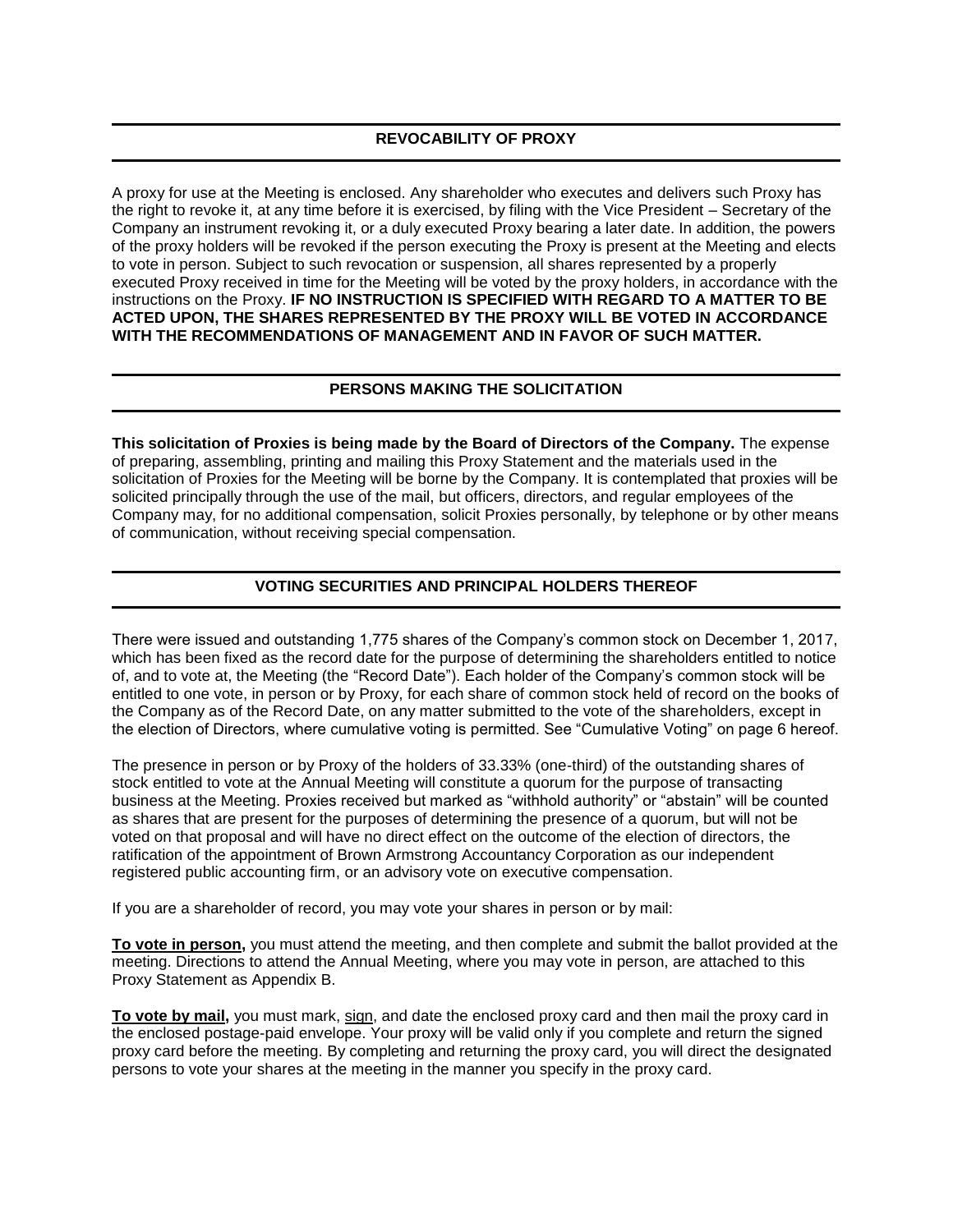If you indicate a choice on the proxy card with respect to any matter to be acted upon, the shares will be voted as specified. If you sign and return your proxy card and do not specify a choice, your shares will be voted according to our board of directors' recommendations, as indicated in this proxy statement. As to any matters properly brought before the shareholders at the Meeting which are not specifically described on the proxy, all duly signed, dated and returned proxies will be voted in accordance with the recommendations of management in such matters.

**For Proposal 1 – Election of Directors** – shareholders may vote for all nominees, withhold votes for all nominees or withhold a vote for one or more nominees. To withhold a vote for a specific nominee, draw a line through the nominee's name on the Official Proxy Card.

**For Proposal 2 – Selection of Independent Public Accountants** (the ratification of the appointment of our independent registered public accounting firm) -- shareholders may vote For, Against, or Abstain. The affirmative vote of a majority of the votes properly cast is required to ratify the selection of Brown Armstrong Accountancy Corporation as the Company's independent public accounting firm for fiscal year 2018.

**If a shareholder does not provide a proxy or vote in person at the annual meeting, your shares will not be voted.** 

# **ELECTION OF DIRECTORS OF COMPANY (Proposal 1)**

The Bylaws of the Company provide that the number of directors shall be eighteen (18) until changed by an amendment to the Articles of Incorporation or by the Bylaws duly adopted by the Company's shareholders. Pursuant to Section 3.2.3 of the Bylaws, in order to be elected as a Director of the Company, an individual must own at least one share of the Common Stock of the Company. At the Annual Meeting, eighteen (18) directors (the entire Board of Directors) are to be elected to serve until the next Annual Meeting of the Shareholders or until their successors are elected and qualified.

A shareholder may withhold authority for the proxy holders to vote for any one or more of the nominees identified below by so indicating on the enclosed Proxy in the manner instructed on the proxy. Unless authority to vote for the nominees is so withheld, the proxy holders will vote the proxies received by them for the election of the nominees identified below as directors of the Company. Proxy holders do not have an obligation to vote for nominees not identified on the preprinted card (that is, write-in candidates). Should any shareholder attempt to "write in" a vote for a nominee not identified on the preprinted card (and described in these proxy materials), the proxy holders will not vote the shares represented by that proxy for any such write-in candidate, but will instead vote the shares for any and all other validly indicated candidates. If any of the nominees should be unable or decline to serve, which is not now anticipated, the proxy holders shall have discretionary authority to vote for a substitute who shall be designated by the present Board of Directors to fill the vacancy. In the event that additional persons are nominated for election as directors, the proxy holders intend to vote all of the proxies received by them in such a manner, in accordance with cumulative voting, as will assure the election of as many of the nominees identified below as possible. In such event, the specific nominees to be voted for will be determined by the proxy holders, in their sole discretion.

None of the directors or executive officers of the Company were selected pursuant to any arrangement or understanding between themselves and any other individual (other than arrangements or understandings with directors or officers acting solely in the capacities as such). There is no familial relationship among any of the directors, executive officers of the Company, or the nominees for such offices, and except as noted below, none serves as directors of any company which has a class of securities registered under, or which is subject to the periodic reporting requirements of the Securities Exchange Act of 1934 or any investment company registered under the Investment Company Act of 1940.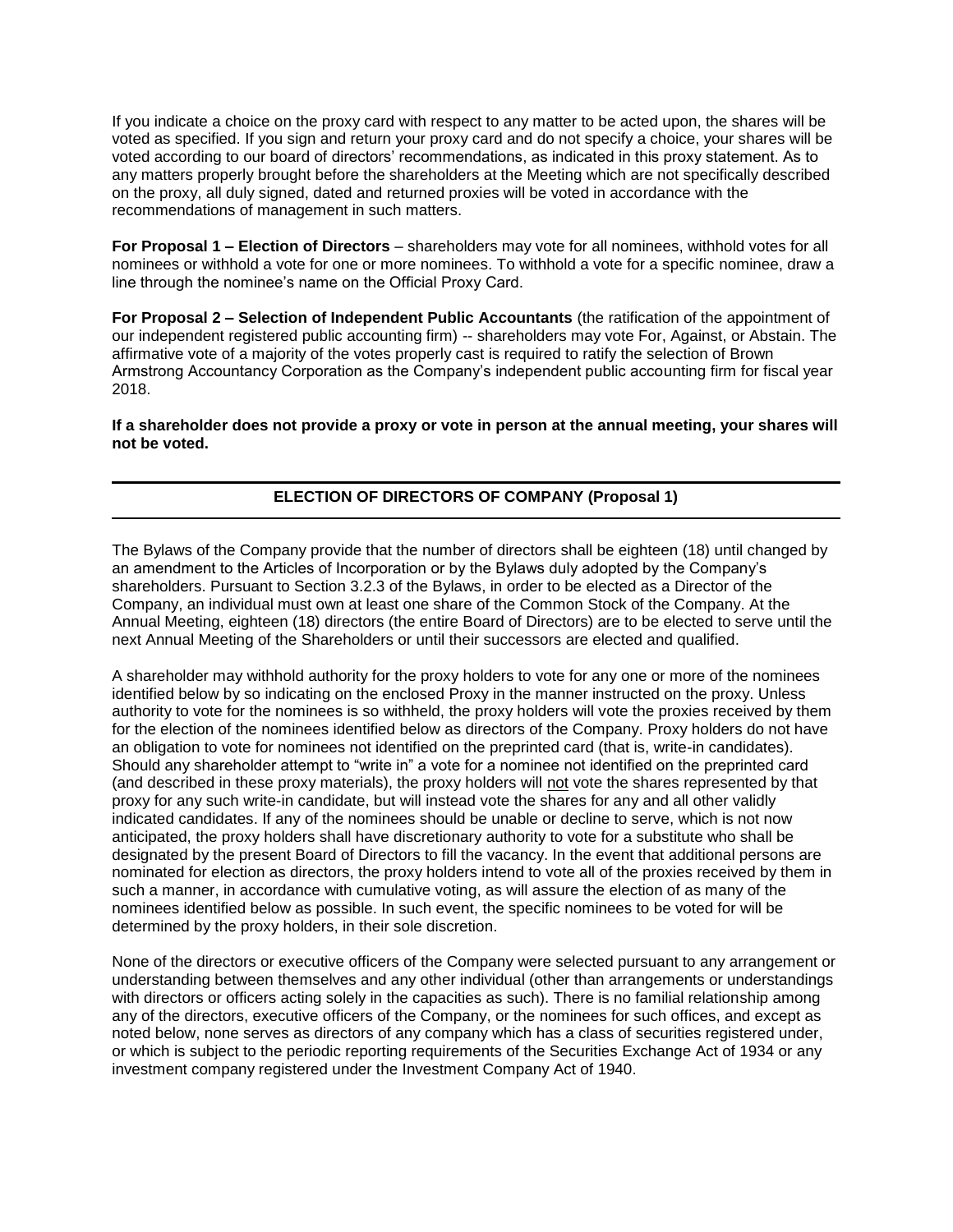## **VOTING RIGHTS – CUMULATIVE VOTING**

All voting rights are vested in the holders of the common stock of the Company, each share being entitled to one vote, except with respect to the election of directors, as to which cumulative voting applies as described below.

California law provides that a shareholder of a California corporation, or his/her proxy, may cumulate votes in the election of Directors. That is, each shareholder may cast that number of votes equal to the number of shares owned by him or her, multiplied by the number of Directors to be elected, and he or she may cumulate such votes for a single candidate or distribute such votes among as many candidates as he or she deems appropriate.

Certain affirmative steps must be taken by the shareholders of the Company in order to be entitled to vote their share cumulatively in the election of Directors. At the shareholders' meeting at which Directors are to be elected, no shareholder shall be entitled to cumulate votes (i.e., cast for any one or more candidates a number of votes greater than the number of the shareholder's shares) unless the candidates' names have been placed in nomination prior to the commencement of the voting and at least one shareholder has given notice prior to commencement of the voting of the shareholder's intention to cumulate votes. If any shareholder has given such notice, then every shareholder entitled to vote may cumulate votes for candidates in nomination and give one candidate a number of votes equal to the number of Directors to be elected multiplied by the number of votes to which that shareholder's shares are entitled, or distribute the shareholder's votes on the same principle among any or all of the candidates, as the shareholder thinks fit. The candidates receiving the highest number of votes, up to the number of Directors to be elected, shall be elected.

It is intended that shares represented by proxies in the accompanying form will be voted for the election of persons nominated by management. Although the Board of Directors does not know whether there will be any nominations for directors other than those nominated by management, as set forth below, if any such nomination is made, or if votes are cast for any candidates other than those nominated by the Board of Directors, the persons authorized to vote shares represented by executed proxies in the enclosed form (if authority to vote for the election of Directors or for any particular nominee is not withheld) will have full discretion and authority to vote cumulatively and allocate votes among any or all of the nominees of the Board of Directors in such order and in such numbers as they may determine in their sole discretion, provided all the above-listed requirements are met.

# **DIRECTORS AND EXECUTIVE OFFICERS**

The following table sets forth as to each current Director (each of whom has been nominated for reelection as a Director of the Company at the upcoming Meeting) and as to each new nominee for office, such person's age, such person's principal occupations during the past five years, the period during which such person has served as a Director of the Company, and other pertinent information. Pursuant to California law and the Bylaws of the Company, Directors shall be elected at each Annual Meeting of the shareholders and hold office until the next Annual Meeting. All of the nominees, except as designated, were elected as Directors of the Company at the 2017 Annual Meeting of the Company's Shareholders. The following table also sets forth such information as to the executive officers of the Company (each of whom also currently serves as a Director) and other key employees. Each of the executive officers of the Company is appointed by and serves at the pleasure of the Board.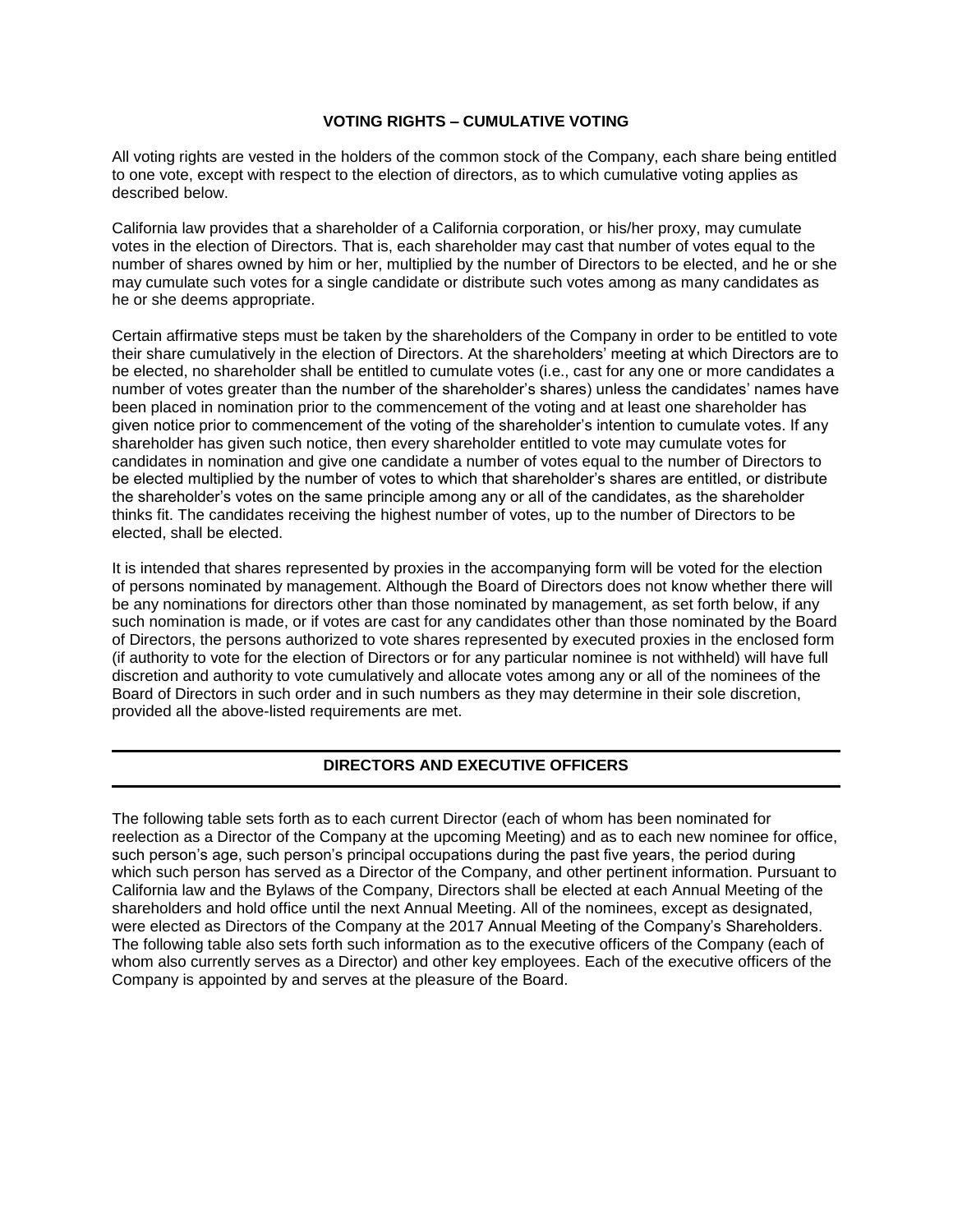#### **DAVID BESSOM, Director** Age 69

David Bessom attended Bakersfield Jr. College in Bakersfield, CA, receiving an Associate in Arts degree in 1968. That Summer he started working for the Santa Fe Railroad as a brakeman, and in the Fall started attending San Jose State College. He received a Bachelor of Arts degree in 1970 while continuing to work in the railroad industry. Mr. Bessom was employed with the Santa Fe Railroad for 42 years, of which approximately 14 years of that time he was as a full-time elected representative for the Conductors, Brakeman and Yardman for the states of California, Arizona and New Mexico. He retired in the Fall of 2008. He and his wife, Linda, were married in 1999, currently reside in Huntington Beach, CA, and have four sons between them. Mr. Bessom was duly nominated and elected by the Board on November 11, 2017 to fill a vacancy created by the resignation of Glenn Hickman.

## **SAM BLANK, Director** Age 72

Sam Blank served as a public-school teacher and administrator for more than 30 years. He earned Associate, Bachelor's, Master's, and Doctoral degrees from Citrus College, CSU Fullerton, Whittier College, and Brigham Young University, respectively. He holds lifetime California teaching and administrative credentials. Dr. Blank began his career in 1967 as a middle school teacher in the West Covina Unified School District. He soon became an assistant principal in neighboring Charter Oak USD. In 1979, he joined Poway USD in Poway, CA, where he served as principal of elementary and middle schools until he retired in 2001. He has been principal of schools that received California Distinguished Schools and National Blue Ribbon Schools honors. He is an emeritus member of the Association of California School Administrators and past member of Rancho Bernardo Chamber of Commerce, RB Business Association, and RB Rotary. Following his retirement from public education, Dr. Blank obtained a real estate salesperson license and is currently affiliated with Coldwell Banker Residential Real Estate. He is a member of local, state, and national realtor associations. From 2008 to 2013, he served as a member and treasurer for the board of directors for the Rancho Obispo HOA in San Luis Obispo, CA. He and his wife, Bonnie, have been married since 1968 and have resided in Escondido since 1979. Bonnie is also retired with more than 25 years of service as a teacher and high school counselor. Their married daughter and grandson live in the Bay Area. Dr. Blank has served on the Board of Directors since November 2016.

## **HARRY BUCHAKLIAN, Director** Age 85

Harry Buchaklian has a B.A. degree from California State University, Fresno, in industrial arts, and a secondary level teaching credential in laboratory electronics and small engine repair. His career included employment as an assistant manager with Western Auto Stores, electronics instructor at Fresno Technical College, and technical supervisor for Sears Roebuck. He retired from Sears Roebuck in 1994. He has been a member of the Board from March 1981 to January 1992 and from September 1995 to present, serving one year as Executive Vice President, and as a chairman of the Policy and Audit Committees. Mr. Buchaklian is currently chairman of the Environmental, Health and Safety Advisory Committee.

**RODNEY ENNS, Director** Age 64 Rodney Enns has a B.S. degree in computer engineering from California State University, Fresno, and a secondary math teaching credential from the State of California. He was president, owned and operated, Ennsbrook Ent., an incorporated poultry enterprise, from 1975 to 1995. Mr. Enns then worked as an electrical engineer at Voltage Multiplers, Inc., and was promoted to senior engineer before leaving in August 2005. He is currently teaching high school mathematics and engineering at Mission Oak High School in Tulare, California. He has been a member of the Board of Directors since November 2007.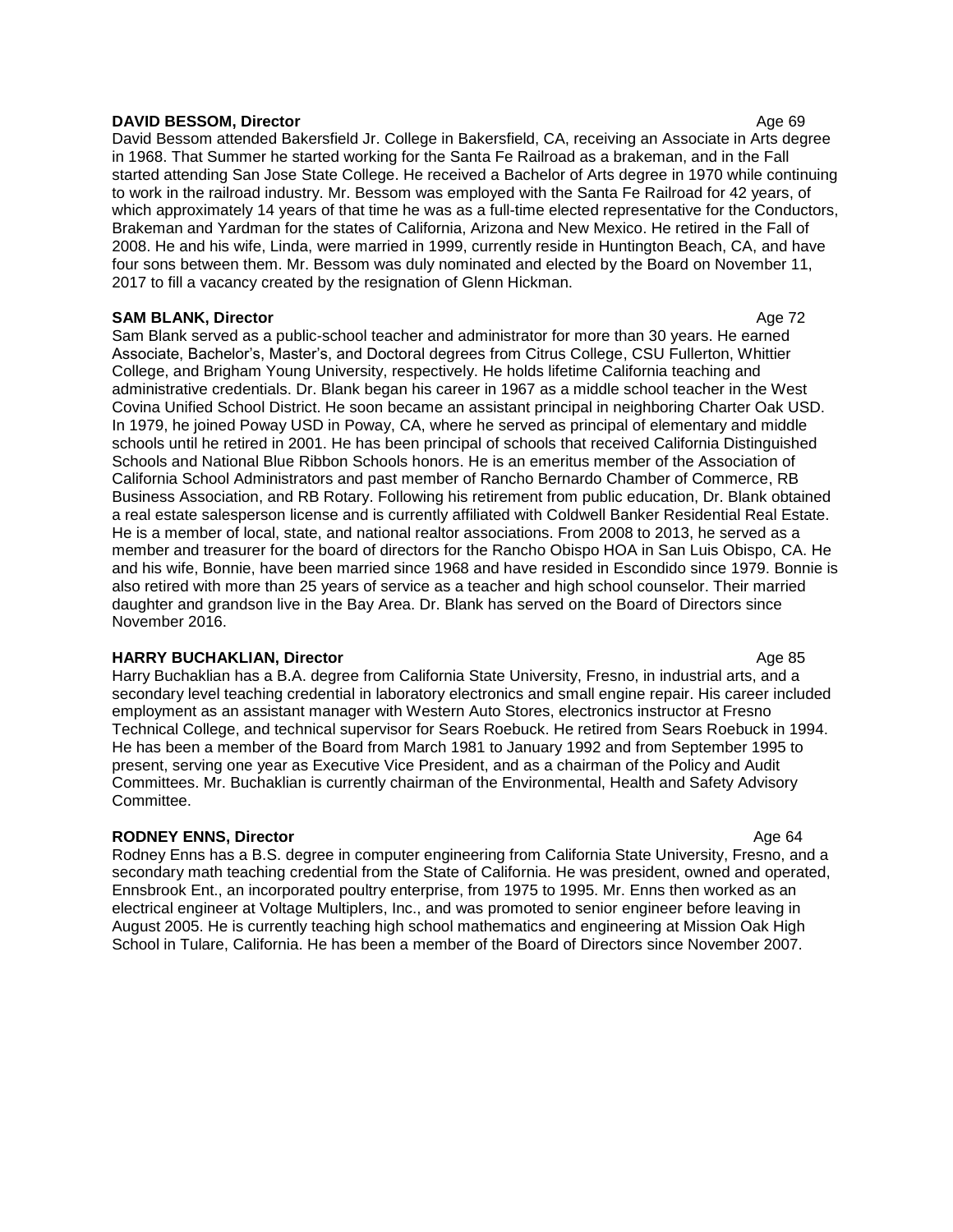#### **WILLIAM FISCHER, Director** Age 84

William (Bill) Fischer resides in Simi Valley, California. He served four years in the U.S. Air Force during the Korean War, attaining the rank of Staff Sergeant. He is a graduate of California State University, Northridge, with a B.S. degree in accounting. He worked in the aerospace, entertainment and public utility industries until 1969 when he was hired by Getty Oil Company's corporate office in Los Angeles, California, as an accounting supervisor. Texaco, Inc. acquired Getty Oil in 1985, and he was promoted to Manager of Benefits Plans Accounting and transferred to Houston, Texas. Mr. Fischer was responsible for the Savings/Thrift, 401(k), and ESOP Plans administration until 1989 when he elected early retirement. He was an independent financial consultant to various companies until 2006. Mr. Fischer also was active in residential real estate from 1989 to 1997, and, since 1980, has had an active real estate broker's license. He is a member of the Veterans of Foreign Wars, Elks, Moose, and Knights of Columbus organizations. He looks forward to contributing his financial background to the Board. Mr. Fischer served two years as Executive Vice President and five years as Nominating Committee Chairman. He has been on the Board since January 2002.

#### **WAYNE HARDESTY, Director, Chief Financial Officer** Ages 24 Age 84 **and Vice President - Finance**

Wayne Hardesty graduated from Arizona State University in 1955. He was commissioned an Ensign from the Naval Office Candidate School in Newport, Rhode Island, in 1956, and was immediately assigned to the Navy Area Audit Office in Los Angeles, California, for duty at U.S.C. and General Dynamics-Pomona. He entered civil service in 1959, and remained with the Audit Office until 1973, at which time he became a price analyst for the U.S. Air Force at Norton Air Force Base working on the MX and Minuteman Projects. Mr. Hardesty received his MBA from Southern Illinois University in 1980. He retired from civil service in 1988 and became self-employed, primarily in tax preparation for both individual and business returns. He became a licensed Enrolled Agent in 1989 and currently operates Hardesty Financial Services in Rancho Cucamonga, California. Mr. Hardesty has been a member of the Board since September 2008, has served three years as Chairman of the Audit Committee, and is currently serving a fifth year as Chief Financial Officer and Vice President – Finance.

## **DENNIS HEARNE, Director** Age 79

Dennis Hearne holds an A.A. degree in business administration from Hartnell Junior College in California. He served two years in the Navy. Prior to retirement, he was employed in a family agriculture business, L.A. Hearne Company, located in the Salinas Valley in California, for thirty-seven years, and presently serves as a director of the company's board. Mr. Hearne has also served on the board of directors of the California Feed and Grain Association in Sacramento and the California Crop Improvement Association in Davis. He is a member of Knights of Columbus, serving as treasurer and financial secretary for fifteen years. Mr. Hearne is a retired volunteer fireman with forty years service, serving the rural area in King City, California. He has been a member of the Board of Directors since September 2006, and is currently serving a seventh year as Chairman of the Nominating Committee.

# **TERRIS HUGHES, Director and President Age 68** Age 68

Terris (Terry) Hughes holds an A.A. degree from Bakersfield Junior College in California in police science. He was employed by Belridge/Shell Oil for twenty-three years, from 1973 to 1997, holding the position of senior training technician for the last ten years of that time. He was employed as an internal consultant for Aera Energy LLC, an oil industry company formed in 1997 between the Shell Oil and Mobil Oil Corporations. His duties were to serve as a behavior base safety advisor and provide safety training to Aera Energy LLC employees. He retired from Aera Energy LLC on December 31, 2014. Mr. Hughes then opened his own business entitled Saf-T-Treasures, and travels the country providing safety motivational presentations to employees of various industries. He has been a member of the Board since January 1996, has served one year as Vice President – Policy, three years as Executive Vice President, and is currently serving a second year as President.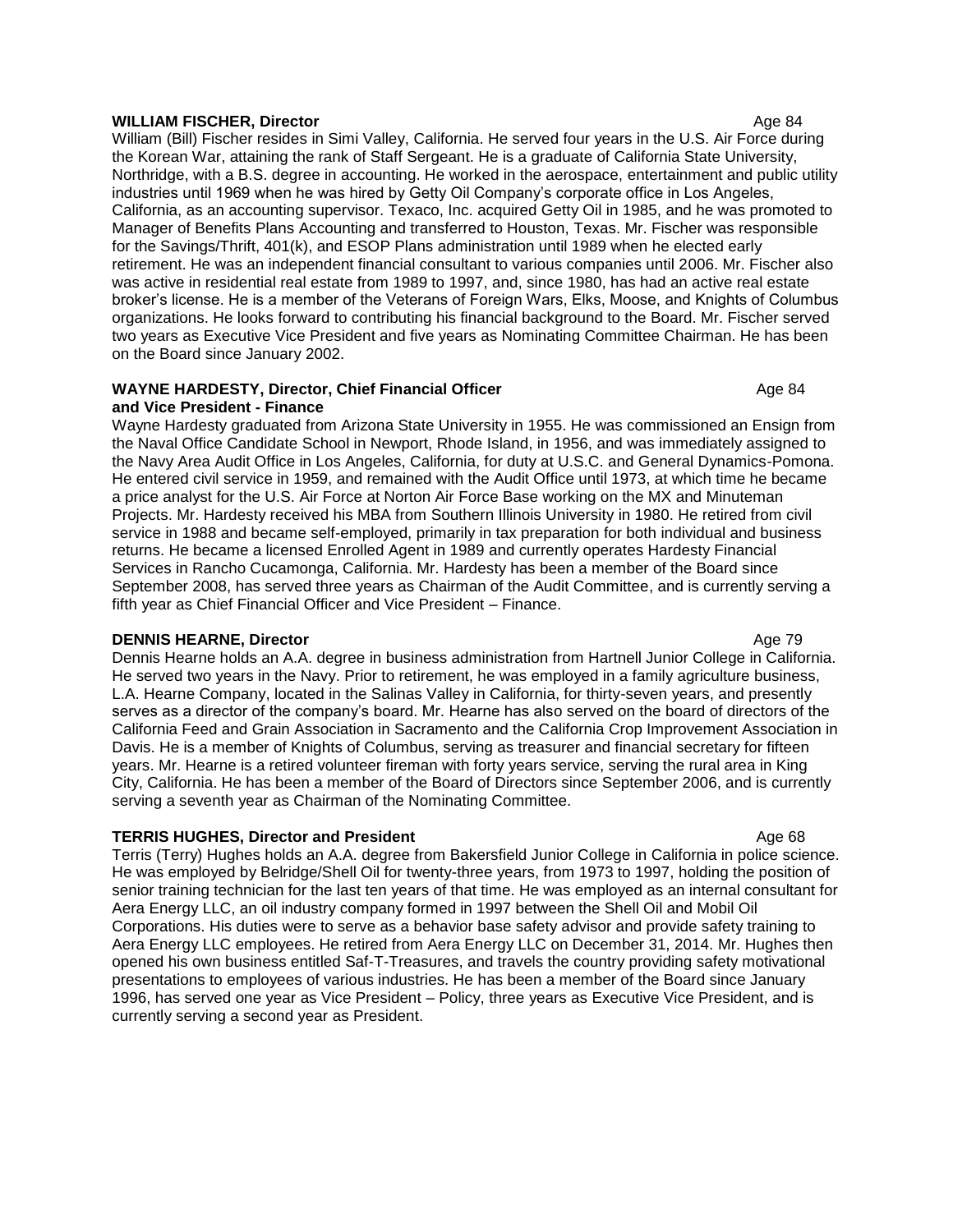#### **KAREN KING, Director** Age 59

Karen King studied business finance and management at California Lutheran University in Thousand Oaks, California, and at the University of Phoenix. From 1991 to 2006, she was employed as Director of Credit Risk and Underwriting Management, Credit Risk Manager, Customer Account Team Lead Underwriting and Quality Control, and as Desktop Underwriter Technology Instructor with Fannie Mae, and, from 2006 to 2008, she was employed with PMI Mortgage Insurance Company as Vice President, National Account Operations in Walnut Creek, California. In June 2008, Mrs. King and her family relocated to Camarillo, California, where she was employed until December 2009 as a sales agent for Camarillo Properties, a local real estate brokerage firm. In December 2009, she accepted employment with Bank of America, and held the positions of Vice President - Investor Audit, Vice President - Executive Customer Relations, Office of the CEO, and Vice President - Operations Risk. She left Bank of America in September 2015 when she was hired by Wells Fargo Bank as Vice President, Operations Risk Consultant. Since 2014, Ms. King has served on the Camarillo Ranch Foundation Board as Community Relations Chairperson. She has also been involved with the Camarillo City Ambassadors, the Camarillo Council on Aging, and the Ventura County Council on Aging, representing the City of Camarillo. Mrs. King has been a member of the Board of Directors since November 2016.

## **GARRY NELSON, Director and Executive Vice President Case Community Age 67**

Garry Nelson is a graduate of Cal Poly University, San Luis Obispo, California, and has been involved in agriculture for more than forty years. From 2003 until his retirement in 2014, he was employed as the General Manager of Vintage Nurseries in Wasco, California, a company that specializes in grapevines. Prior to his employment at Vintage Nurseries, he was vice president and chief operating officer for Belridge Farms for many years. Mr. Nelson was a member of the Shafter City Council for twenty years, serving as mayor for eight of those years. He also serves on the board of Bakersfield Memorial Hospital Foundation and has served on numerous agricultural industry boards. Mr. Nelson has been a member of the Company's Board of Directors since November 2008, and is currently serving a second year as Executive Vice President.

## **RONALD NUNLIST, Director Age 79**

Ronald Nunlist was employed in the oil business for many years. From 1995 to 1997, he was employed as an operations foreman by Cal Resources LLC, an oil industry company owned by Shell Oil Corporation. From 1997 until his retirement in 1999, Mr. Nunlist was employed as a logistics specialist by Aera Energy LLC, an oil industry company formed between the Shell Oil and Mobil Oil Corporations. Mr. Nunlist presently serves as a planning commissioner for the City of Shafter, California. He has been a member of the Board since January 1986, serving ten years as President (1992 to 1997 and from 2011 to 2016), and ten years as Vice President – Operations.

## **GEORGE PAPPI, JR., Director and Vice President - Secretary Ages 1968 Manual Age 55**

Mr. Pappi's current occupation is as a property major case general adjuster for The Hartford Insurance. Other positions held during his more than thirty years of employment include office manager, property and bodily injury adjustor, fire and casualty (with extensive construction background), risk management and commercial insurance. He graduated from Cal Poly Pomona with a B.S. in management and human resources. He resides in La Verne, California, and is actively involved in local community and church activities and the United Way organization. Mr. Pappi has been a member of the Board of Directors since January 2004, and is currently serving a fourth year as Vice President – Secretary.

#### **JERALD PETTIBONE, Director** Age 91 **Age 91**

Jerry Pettibone sold and retired from his company, Pettibone Signs, in Santa Cruz, California, in 1988. He started the company, which operated statewide, in 1960. Active in trade associations, he served on the board of directors of the National Electric Sign Association, and on the board of directors of the World Sign Association, serving as national president in 1985 and 1986. He served on the board of directors of the California Electric Sign Association for twenty-two years, including four years as state president, and was elected a director emeritus. He was active in Rotary International for forty years, serving as district governor for District 5170 with 4,500 members that included the Silicon Valley. A life member of the Disabled American Veterans, he served in the Navy in the South Pacific during World War II. Mr. Pettibone is also a fifty-year life member of the Elks. He has been a member of the Board since January 1993, serving three years as Chief Financial Officer, in addition to serving fifteen years as President of the Company.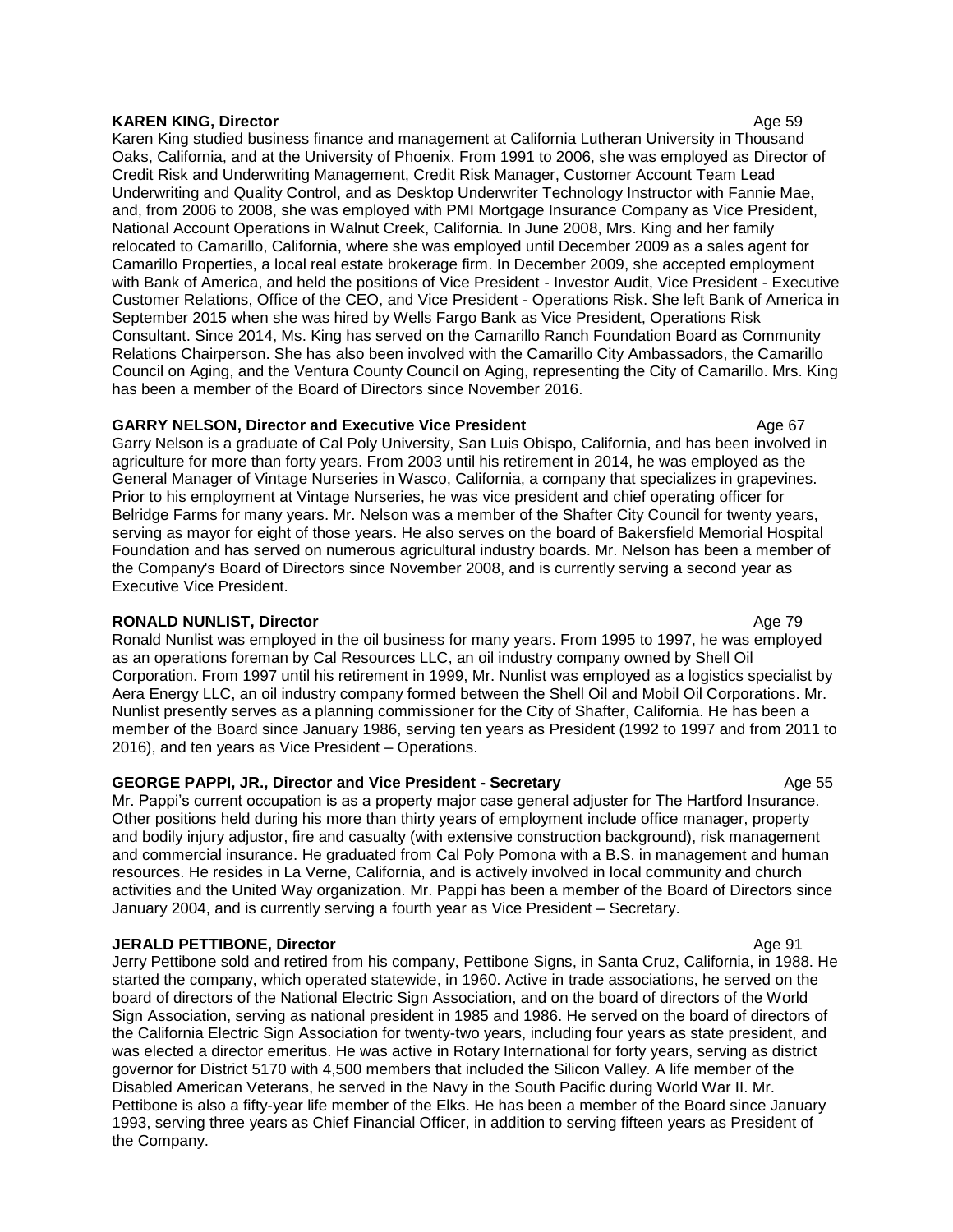#### **DWIGHT PLUMLEY, Director and Vice President - Operations Age 65 Age 65**

Dwight Plumley attended College of the Sequoias in California, studying electronic engineering and construction real estate. In 1973, he started in the produce equipment industry working for Packers Manufacturing, Inc. as a service and installation supervisor. In 1979, he became employed by Pennwalt Corporation, an international equipment producer, as a project manager and supervisor. Mr. Plumley purchased Packers Manufacturing, Inc. in 1987, and, as President, produces fruit and vegetable packing and processing systems, from small to multimillion dollar projects, nationwide and internationally. He has also served on the board of directors for Yosemite Bible Camp, a 60-acre facility for up to 350 campers and staff from 1994 to 2006, and served as church deacon from 1984 to 2004. Mr. Plumley has been a member of the Board of Directors since January 2010, and is currently serving a sixth year as Vice President – Operations.

#### **JERRY ROBERTS, Director** Age 64

Jerry Roberts has an associate of arts degree in math and science from the College of the Sequoias, Visalia, California; a bachelor's degree in biological sciences from the University of the Pacific, Stockton, California; an MBA degree from the Santa Clara University Graduate School of Business, Santa Clara, California; and is licensed by the California State Board of Accountancy as a Certified Public Accountant. He was first licensed in 1982 after fulfilling experience requirements while in the employment of the international accounting firm of Arthur Andersen & Co., and has been a member of the California Society of Certified Public Accountants since 1982. Mr. Roberts is currently a partner in the accounting, tax and consulting firm of Lampros & Roberts, established in 1985, and is Chief Executive Officer of Maximum Living, Inc., a national brand dietary supplement company. Mr. Roberts has been married to his wife Denise since 1978. They have three sons and currently reside in Los Gatos, California. Mr. Roberts has been a member of the Board since March 2013.

## **BRIAN SKAGGS, Director** Age 59

Brian Skaggs received his Bachelor of Science degree in Civil Engineering in 1980, and, in 1988, received a Masters degree in engineering, both degrees from California State University, Fresno. He became a Registered Civil Engineer in the State of California in 1983. In 1980, Mr. Skaggs was hired as Assistant Engineer by Summers Engineering, Inc., was promoted to Civil Engineer in 1983, and in March 1991 was promoted to Senior Civil Engineer and became a partner in the firm. During his years of employment with Summers Engineering, he has worked in the field of water resources engineering in the San Joaquin Valley and other areas in California. Mr. Skaggs has been a member, past vice-president and past president of the American Council of Engineering Companies (ACEC), Sequoia Chapter, and the ACEC Sequoia Chapter was named chapter of the year while he was serving as President. He is also a member of the American Water Works Association, a member of the U. S. Committee on Irrigation and Drainage, and a member of American Society of Civil Engineers. Mr. Skaggs is a member, past vicepresident and current president of the Hanford Fraternal Hall Association; a member, past treasurer and past president of the Hanford Celebration Committee; and a member and past treasurer of the Kit Carson Volunteer Fire Department. Mr. Skaggs has been a member of the Board of Directors since May 2016.

## **GARY WILLEMS, Director Age 63 CONSIDERING Age 63 Age 63**

Gary Willems holds a B.A. degree in music education and a California life teaching credential from Fresno Pacific University, as well as a professional clear administrative services credential. Mr. Willems started teaching in 1977 and was a Band Director for thirty years in the Dinuba/Reedley area. He was also Head Marching Band Director of the Reedley High School Band from 1985 to 2007. Mr. Willems is an active member of the Music Educators' Association and is the past president of Fresno and Madera Counties Music Educators' Association. In 2007, he moved into school administration where he was employed as the Visual and Performing Arts Coordinator and the Administrator of the Dunlap Leadership Academy Charter School (an on-line high school) at Kings Canyon Unified School District. In 2014, Mr. Willems retired from education, and he is now enjoying time with his wife, children and grandchildren. Mr. Willems has served on the Board of Directors since January 2001, and served two years as Vice President -Secretary.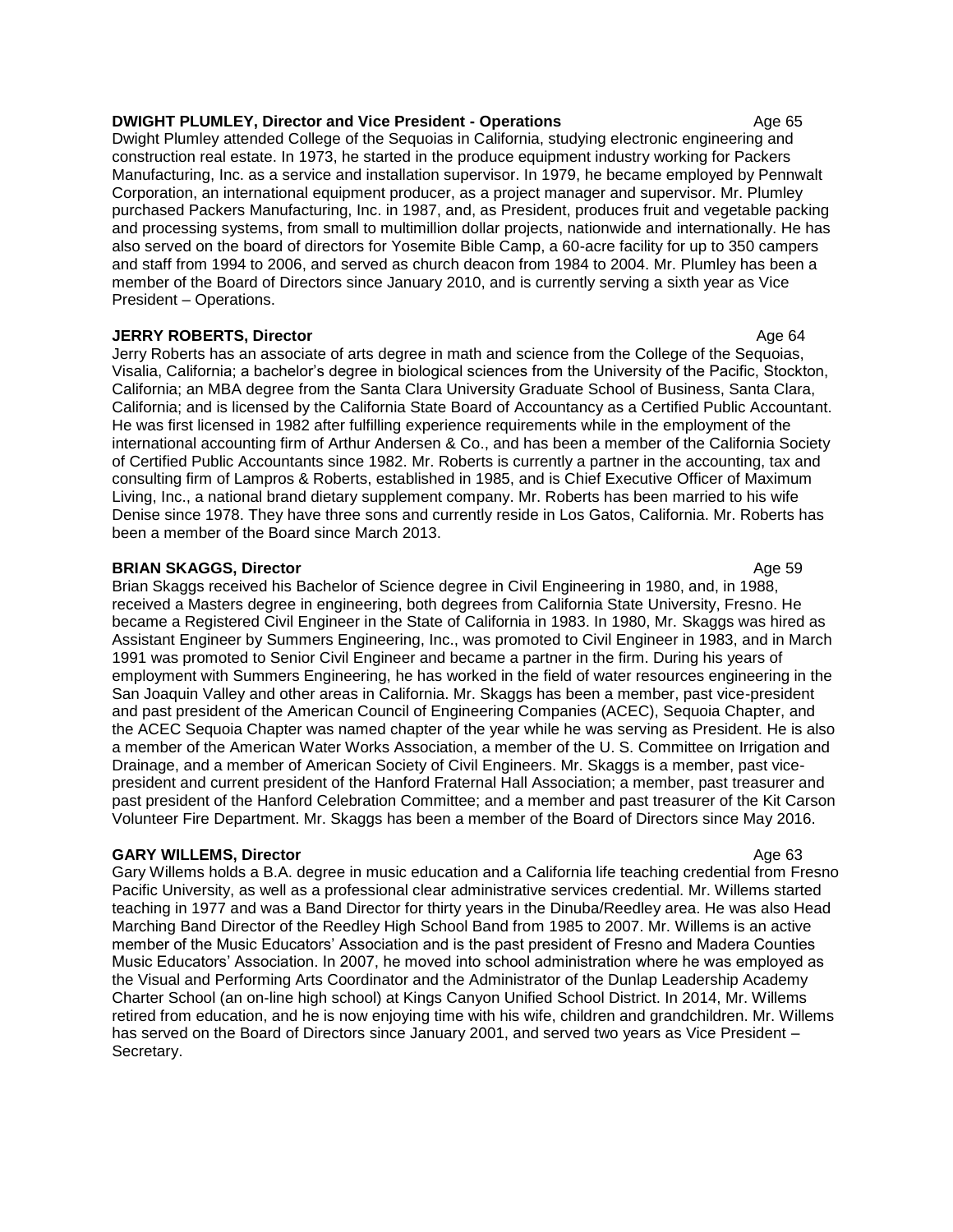#### **JACK WILLIAMS, Director** Age 67

Mr. Williams graduated from San Diego State University in 1974 with a B.S. in accounting. Following that, he has been employed in the field of accounting in a variety of industries, including agriculture, construction, heavy equipment sales, and manufacturing. He was employed as a financial analyst by Texaco Oil Corporation in the Bakersfield, California, area from 1997 until 1999, and as Chief Financial Officer for Goodwill Industries of South-Central California from March 2000 to November 2004. Mr. Williams was an interim-controller for Diversified Utilities Services, a position he held from April 2005 to December 2005. He established his own C.P.A. practice in 1983, which he continues to own and operate. Mr. Williams has been a member of the Board since January 1995, and served sixteen years as Chief Financial Officer and Vice President – Finance.

The Board of Directors has no reason to believe that any of the nominees listed above will not be available to serve. However, if any nominee should become unable or unwilling to serve, the shares represented by proxies given to management pursuant hereto will be voted as management may recommend.

## **OTHER OFFICERS AND KEY EMPLOYEES**

#### **JAY JAMISON, Chief Executive Officer/General Manager and Age 64** Age 64 **Assistant Corporate Secretary**

Jay Jamison has been employed by the Company since June 1997 as General Manager and serves as Assistant Corporate Secretary. In March 2007, the Board changed his title to Chief Executive Officer/General Manager. He has a B.S. degree in Agricultural Management from Cal Poly San Luis Obispo, graduating in 1976. Mr. Jamison was raised on his family's guest ranch, Rancho Oso, in Santa Barbara County, which included a recreational vehicle park, resident summer camp, equestrian facilities and numerous resort amenities. He worked on the ranch throughout his childhood and after college. The family business was sold in 1983, at which time Mr. Jamison was hired by Thousand Trails, Inc., a private membership resort, as a Resort Operations Manager. His last ten years at Thousand Trails were spent managing a 200-acre, 518-site, full-service resort near Hollister, California. He also managed Thousand Trails resorts in Acton and Idyllwild in Southern California. Prior to his employment with the Company, Mr. Jamison was a General Manager with Skycrest Enterprises in Redding and managed Sugarloaf Marina and Resort on Lake Shasta in Northern California between January 1995 and June 1997. Mr. Jamison was appointed to and served as a commissioner on the Pismo Beach Conference and Visitors Bureau from February 1998 to January 2010, serving as Chair from August 1999 until February 2009. At the 1999 National Association of RV Parks and Campgrounds Annual Convention, he was elected to serve on the Board of Directors representing the ten western states. During his two three-year terms on the Board, he served four years as Treasurer of the National Association, a position he held until he termed out December 2005. In June of 2002, Mr. Jamison was installed as a Director on the Board for the San Luis Obispo County Chapter of the American Red Cross, and served until June 2011, including from June 2006 until July 2008 as Board Chairman. In February 2006, Mr. Jamison was elected to serve as a commissioner on the California Travel and Tourism Commission, which markets California to potential domestic and international visitors. During his two four-year terms, he served on the Audit Committee, two years as committee Chairman, and one year on the Executive Committee. He termed out as a commissioner in June 2014; however, he still remains a member of the Audit Committee. Mr. Jamison was installed as a member of the Board of Directors for the San Luis Obispo County Conference and Visitors Bureau (Visit San Luis Obispo County) in 2012, and currently serves on the Executive Committee following two years as Board Chair. Since 2014 Mr. Jamison has served as a member of the Advisory Council for the Recreation, Parks, and Tourism Administration (RPTA) Department at Cal Poly San Luis Obispo.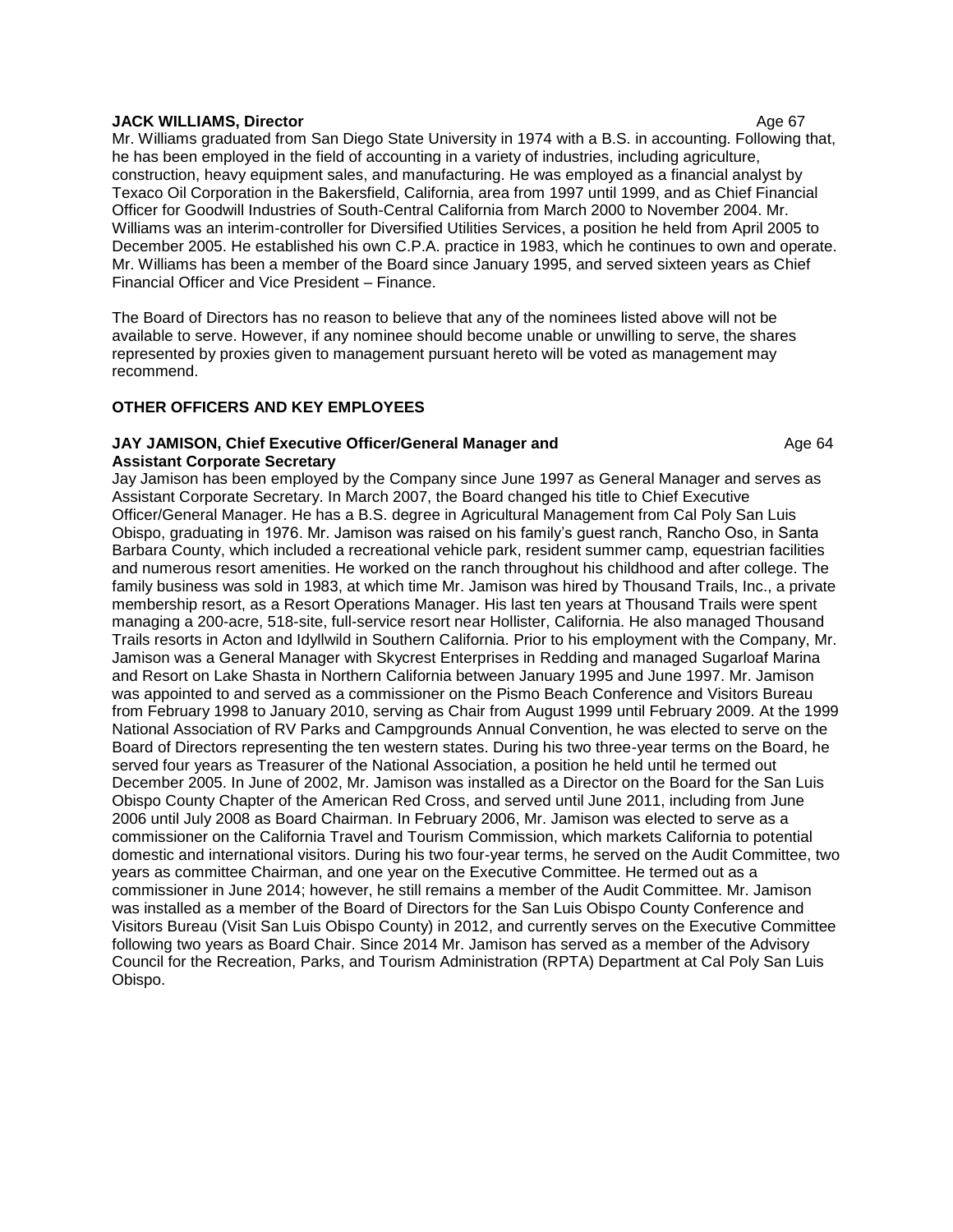## **THE COMPANY'S DIRECTOR NOMINATIONS PROCESS**

**Nominating Committee:** The Company has a standing Nominating Committee whose task it is to actively seek out and consider potential candidates for office on the Board of Directors. The Nominating Committee does not have a formal charter, but operates under the direction and authority of the Board as a whole, pursuant to Committee Procedures adopted by the Board.

**Director Nominations:** The Nominating Committee will consider as a candidate any existing director of the Company who has indicated to the Nominating Committee that he or she is willing to stand for reelection, as well as any other interested shareholder, who has owned a share of the Company's stock in their name for at least two years and provides the required information and displays the qualifications and skills to effectively represent the best interests of all shareholders within the specified time requirements. Under no circumstances will the Nominating Committee evaluate any nominee pursuant to a process substantially different than that used for the other nominees for the same election or appointment of directors. Shareholder recommendations are treated identically with all other candidate recommendations.

The Board of Directors does not have a policy with regard to the consideration of diversity in identifying director nominees. However, our Nominating Committee and our Board believe that it is important that we have Board members whose diversity of skills, experience and background are complementary to those of our other Board members. In considering candidates for our Board, our Nominating Committee considers the entirety of each candidate's credentials. In any given search, our Nominating Committee may also define particular characteristics for candidates to balance the overall skills and characteristics of our Board and our perceived needs. However, during any search, our Nominating Committee reserves the right to modify its stated search criteria for exceptional candidates.

The Nominating Committee solicits director candidates by word-of-mouth and through the Corporate Newsletter. The candidates are interviewed by two or more members of the Nominating Committee, who then compile a list from which future candidates may be chosen for board member nominees. If the Committee determines that additional consideration is warranted, it may request a third-party search firm to gather additional information about the prospective nominee's background and references and to report its findings to the Committee. In addition, the Nominating Committee reviews the attendance and contributions of the present seated board members. After completing this evaluation, a list of eighteen potential nominees is selected and presented to the full board for approval and placed on the proxy card for the annual election.

**Independence of Nominating Committee:** Of the four directors serving on the Nominating Committee during 2015, William Fischer, Dennis Hearne, Ronald Nunlist and Gary Willems, all are deemed "independent" directors, pursuant to standards of independence promulgated by the NASD [NASD Rule 4200(a)(15)].

**Nominees Proposed by Committee:** The Nominating Committee recommended for nomination each of the candidates described above. Each of those nominees were prior directors standing for reelection and approved for inclusion on the recommended slate of director nominees at the Board of Directors' meeting held November 11, 2017.

# **COMMITTEES OF THE BOARD OF DIRECTORS**

The only standing committees of the Company during 2017 were the Nominating Committee, Audit Committee, Personnel and Compensation/Benefits Committee, Finance Committee, Operations Committee, Environmental, Health and Safety Advisory Committee and the Executive Committee.

The Nominating Committee, which considers the qualifications and the composition of the Board of Directors of the Company, was elected at a meeting of the Board of Directors held January 21, 2017, and consisted of the following members: Dennis Hearne, Chairperson, William Fischer, Ronald Nunlist and Gary Willems. Pursuant to the policies and procedures adopted by the Board of Directors, the Nominating Committee considers nominees recommended by shareholders. The Nominating Committee met four times during 2017 and submitted its recommendations for nominations at the upcoming Annual Meeting.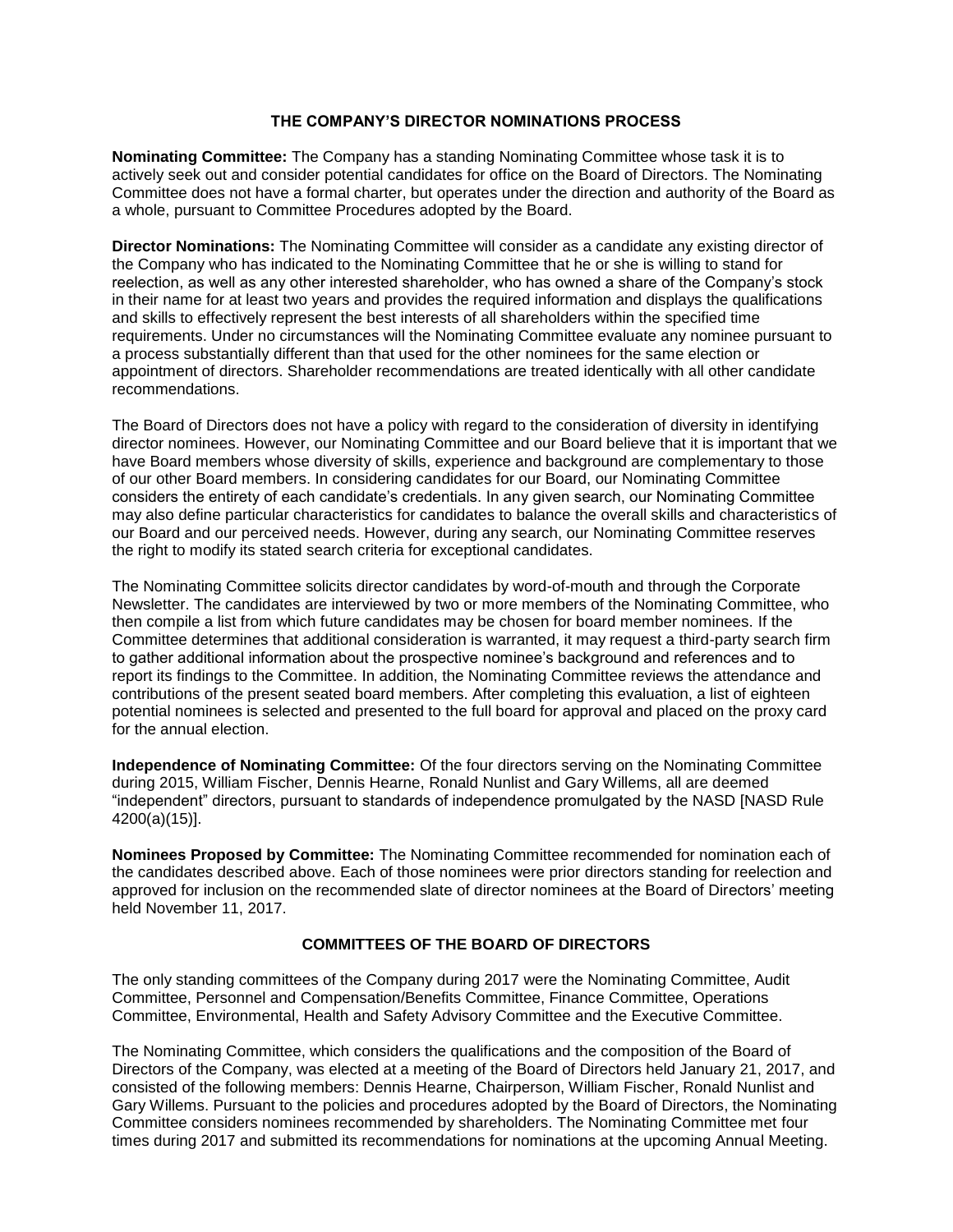Individuals wishing to be considered as nominees for membership on the Board of Directors for fiscal year 2018, or wishing to nominate an individual for membership on the Board, are requested to notify the committee in writing, delivered to the principal office of the Company. The Nominating Committee will deliver, or will cause to be delivered to a potential nominee, material for use by the potential nominee in submitting specific data, including personal history and professional skills. The resume, a questionnaire, and a statement by or on behalf of a potential nominee should be submitted on or before September 1, 2018, in order to be considered by the Committee.

The Audit Committee of the Board of Directors consisted of Rodney Enns, Chairman, Glenn Hickman, Jerry Roberts, Gary Willems and Jack Williams. On September 16, 2017, Glenn Hickman submitted his resignation from the Board of Directors. The functions of the Audit Committee include coordinating with the Company's independent accountants in the preparation of annual financial reports and audits; reviewing actions to be taken to comply with the auditor's recommendations to management; and performing random reviews of selected accounting procedures of the Company. The Audit Committee met five times during 2017.

**Independence of Audit Committee:** Of the five directors serving on the Audit Committee during 2017, listed above, all are deemed "independent" directors, pursuant to standards of independence promulgated by the NASD [NASD Rule 4200(a)(15)].

The Personnel and Compensation/Benefits Committee consists of Garry Nelson, Chairman, Wayne Hardesty, Terris Hughes, Ronald Nunlist, George Pappi, Jr., Dwight Plumley and Jerry Roberts. The functions of the Personnel and Compensation/Benefits Committee include negotiating an employment contract with the Chief Executive Officer/General Manager, review of his goals and objectives, setting compensation for major staff, and reviewing the employee benefits program. In addition, the Personnel and Compensation/Benefits Committee's responsibilities include monitoring the Company's 401(k) plan and its investment options along with the performance of the plan manager. The Committee met six times during 2017, which included discussions at five meetings pertaining specifically to the Company's 401(k) plan.

**Independence of Personnel and Compensation/Benefits Committee:** Of the seven directors serving on the Personnel and Compensation/Benefits Committee during 2017, listed above, directors Ronald Nunlist and Jerry Roberts are deemed as "independent" directors, pursuant to standards of independence promulgated by the NASD [NASD Rule 4200(a)(15)]. Mr. Nelson, Mr. Hardesty, Mr. Hughes, Mr. Pappi, and Mr. Plumley are not deemed independent, by reason of their uncompensated service as executive officers of the Company.

The Finance Committee consisted of Wayne Hardesty, Chairman, Sam Blank, William Fischer, Jerald Pettibone and Jack Williams. The functions of the Finance Committee include reviewing the Company's financial statements, drafting a three-year forecast of finances, drafting a one-year budget, prioritizing capital expenditures, monitoring the completion of capitalized projects, recommending changes in rate schedules, and submitting an annual report to the shareholders of the financial condition of the Corporation. The Finance Committee met five times during 2017.

The Operations Committee consists of Dwight Plumley, Chairman, Rodney Enns, Dennis Hearne, Ronald Nunlist, Jerry Roberts and Brian Skaggs. The functions of the Operations Committee include reviewing and recommending changes in the Shareholders' Information Manual and Calendar, reviewing and recommending changes in the Resort's occupancy rules and regulations, updating and recommending changes in the employee handbook, and implementing Board policy and procedures. The Operations Committee met five times during 2017.

The Environmental, Health and Safety Advisory Committee consisted of Harry Buchaklian, Chairman, William Fischer, Glenn Hickman, Karen King and Brian Skaggs. The functions of the Environmental, Health and Safety Advisory Committee include performing environmental-related duties, safety reviews, and giving recommendations to the President and Chief Executive Officer/General Manager on matters relative to environmental and safety concerns. The Environmental, Health and Safety Advisory Committee met five times during 2017.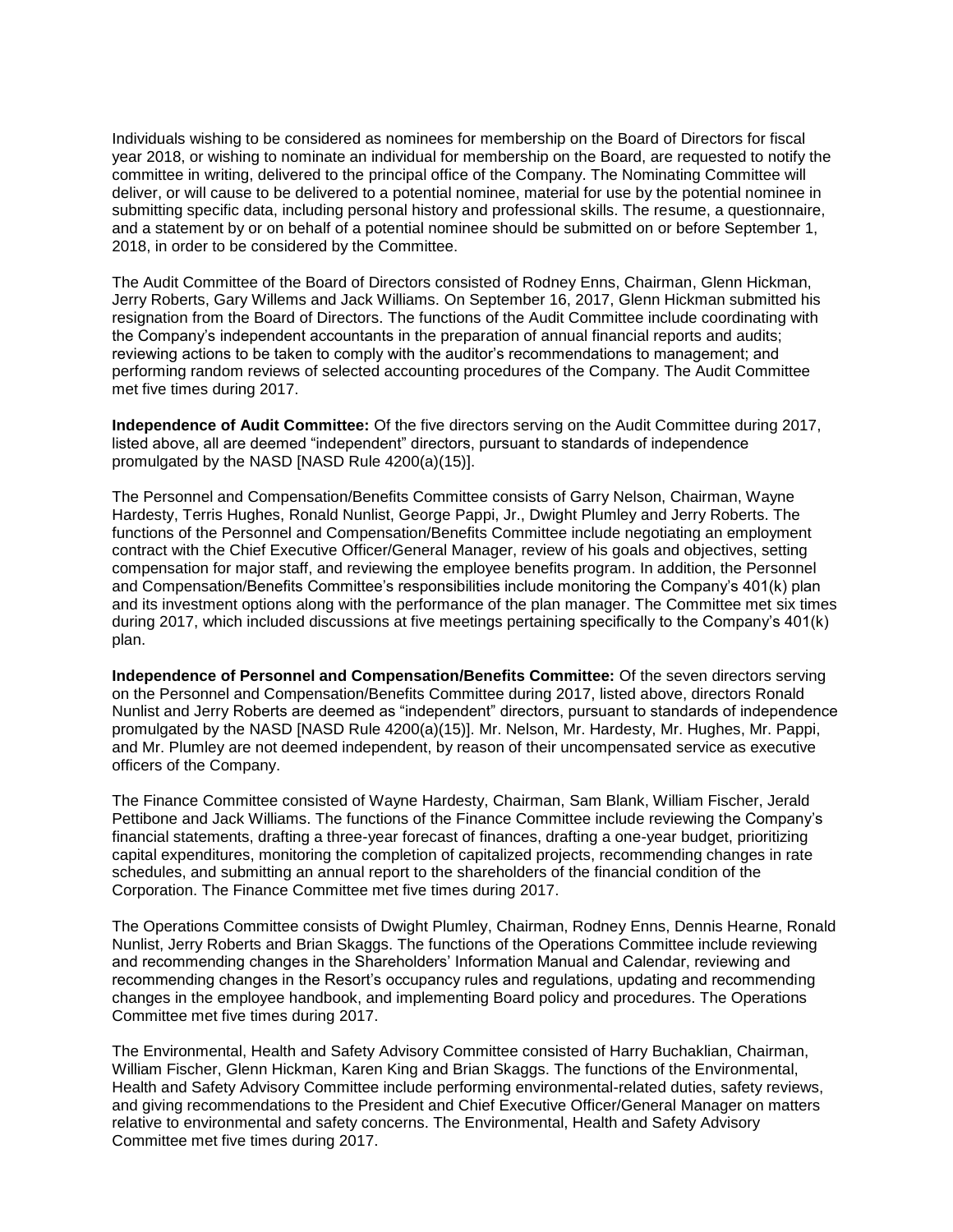The Executive Committee consists of Terris Hughes, Chairman, Wayne Hardesty, Garry Nelson, Ronald Nunlist, George Pappi, Jr., and Dwight Plumley. The functions of the Executive Committee include reviewing the monthly business with the Chief Executive Officer/General Manager, as well as the current financial statement. The Executive Committee met six times during 2017.

The full Board of Directors met six times during 2017. One director, Glenn Hickman, attended fewer than 75% of the total number of meetings of the Board and committees of which he was a member. Mr. Hickman, who resigned from the Board on September 16, 2017, was absent from two Board meetings due to health reasons.

Although Board members are not required to attend the Annual Meeting of Shareholders as a matter of policy, directors regularly attend the Annual Meeting unless personal circumstances do not so permit. All incumbent directors, with the exception of Karen King, whose family member was recovering from an illness, attended last year's Annual Meeting of Shareholders.

## **AUDIT COMMITTEE REPORT**

The following Audit Committee Report does not constitute soliciting material and should not be deemed filed or incorporated by reference into any other Company filings under the Securities Act of 1933 or the Securities Act of 1934, except to the extent we specifically incorporate this Report by reference.

The Audit Committee reports to the Board of Directors and is responsible for overseeing and monitoring financial accounting and reporting, the system of internal controls established by management and the audit process of Pismo Coast Village.

The Audit Committee Charter adopted by the Board sets out responsibilities, and authority for specific duties of the Audit Committee. A copy of the Audit Committee Charter is attached to this Proxy Statement as Appendix A.

The Audit Committee has reviewed and discussed the audited financial statements with management.

The Audit Committee has discussed with representatives of independent auditor, Brown Armstrong Accountancy Corporation, matters required by SAS 61 regulations.

The Audit Committee has received the written disclosures and the letter from the independent accountants, Brown Armstrong Accountancy Corporation, required by Independence Standards Board Standard No. 1 and has discussed with the independent accountants the independent accountant's independence.

Based on the review and discussions referred to above, the Audit Committee recommended to the Board of Directors that the audited financial statements be included in the Company's annual report on Form 10- K.

The Audit Committee members were Rodney Enns, Chairman, Glenn Hickman, Jerry Roberts, Gary Willems and Jack Williams.

# **COMMON STOCK OWNERSHIP OF DIRECTORS AND EXECUTIVE OFFICERS**

The following table sets forth information concerning the ownership of the Company's Common Stock as of December 1, 2017, by each director and by all directors and executive officers as a group.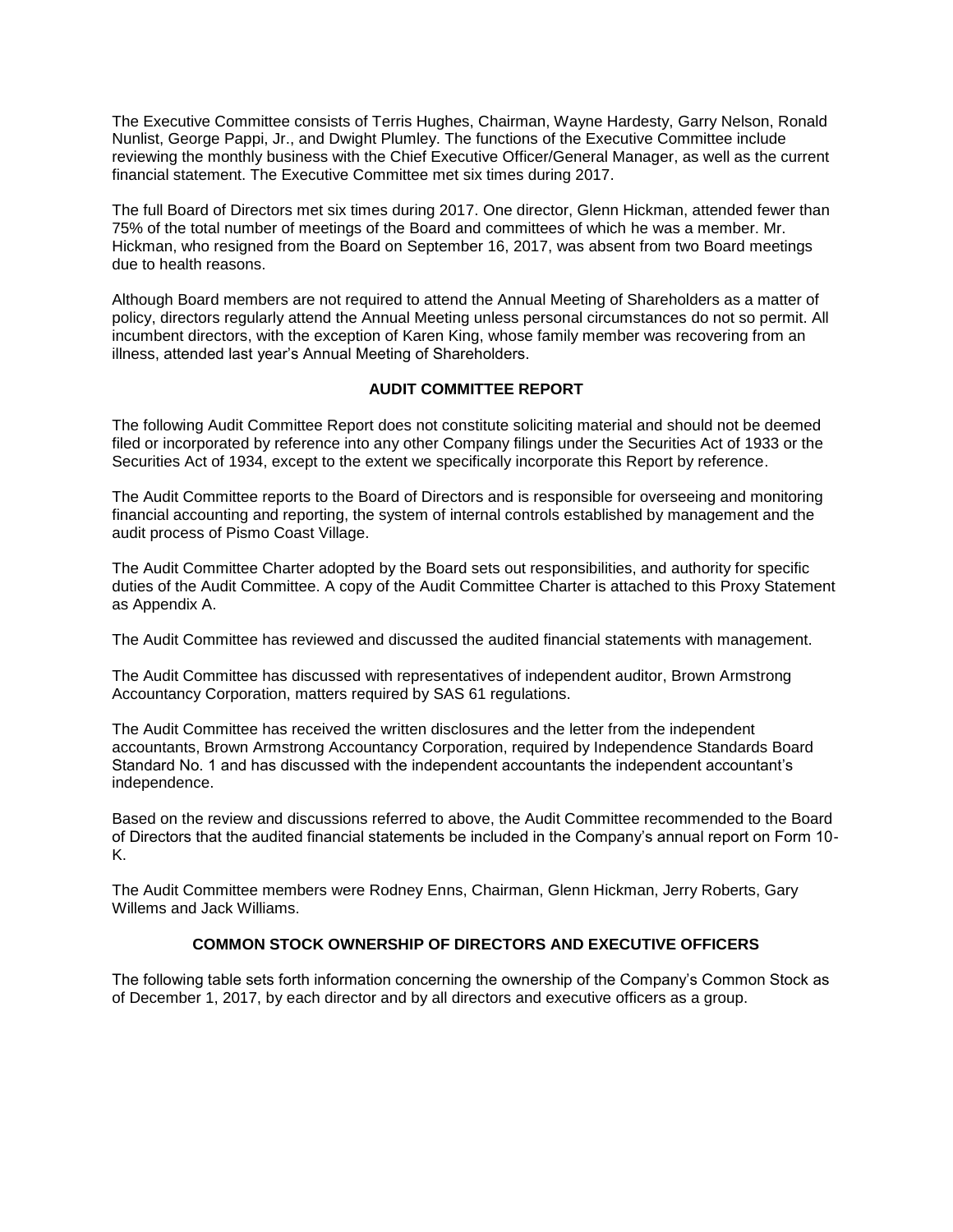| <b>BOARD MEMBER</b>                      | <b>ADDRESS</b>                                                 | <b>NUMBER OF</b><br><b>SHARES</b> | <b>PERCENT OF</b><br><b>CLASS</b> |
|------------------------------------------|----------------------------------------------------------------|-----------------------------------|-----------------------------------|
| David Bessom                             | 7632 Quebec Drive<br>Huntington Beach CA 92648                 | 1 Share                           | 0.056%                            |
| Sam Blank                                | 124 Helen Way<br>Escondido CA 92025                            | 1 Share                           | 0.056%                            |
| Harry Buchaklian                         | 1361 East Ticonderoga Drive<br>Fresno CA 93720                 | 1 Share                           | 0.056%                            |
| <b>Rodney Enns</b>                       | 2577 Sandell Avenue<br>Kingsburg CA 93631                      | 1 Share                           | 0.056%                            |
| <b>William Fischer</b>                   | 1947 Sienna Lane<br>Simi Valley CA 93065                       | 1 Share                           | 0.056%                            |
| <b>Wayne Hardesty</b>                    | 8651 Foothill Boulevard Space 110<br>Rancho Cucamonga CA 91730 | 1 Share                           | 0.056%                            |
| Dennis Hearne                            | 45075 Merritt Street<br>King City CA 93930                     | 2 Shares                          | 0.111%                            |
| <b>Terris Hughes</b>                     | 2426 Sunset Street<br><b>Wasco CA 93280</b>                    | 1 Share                           | 0.056%                            |
| Karen King                               | 52 Maxine Drive<br>Camarillo CA 93010                          | 1 Share                           | 0.056%                            |
| <b>Garry Nelson</b>                      | 727 Acacia Avenue<br>Shafter CA 93263                          | 1 Share                           | 0.056%                            |
| <b>Ronald Nunlist</b>                    | 1105 Minter Avenue<br>Shafter CA 93263                         | 4 Shares                          | 0.222%                            |
| George Pappi, Jr.                        | 5728 Via De Mansion<br>La Verne CA 91750                       | 1 Share                           | 0.056%                            |
| Jerald Pettibone                         | 4179 Court Drive<br>Santa Cruz CA 95062                        | 3 Shares                          | 0.166%                            |
| Dwight Plumley                           | 4212 West Hemlock Avenue<br>Visalia CA 93277                   | 3 Shares                          | 0.166%                            |
| Jerry Roberts                            | 16230 Camino Del Sol<br>Los Gatos CA 95032                     | 2 Shares                          | 0.111%                            |
| <b>Brian Skaggs</b>                      | 371 Northstar Drive<br>Hanford CA 93230                        | 1 Share                           | 0.056%                            |
| <b>Gary Willems</b>                      | 2015 Dorking Avenue<br>Cambria CA 93428                        | 1 Share                           | 0.056%                            |
| <b>Jack Williams</b>                     | 7801 Revelstoke Way<br>Bakersfield CA 93309                    | 1 Share                           | 0.056%                            |
| All Officers and<br>Directors as a Group |                                                                | 27 Shares                         | 1.500%                            |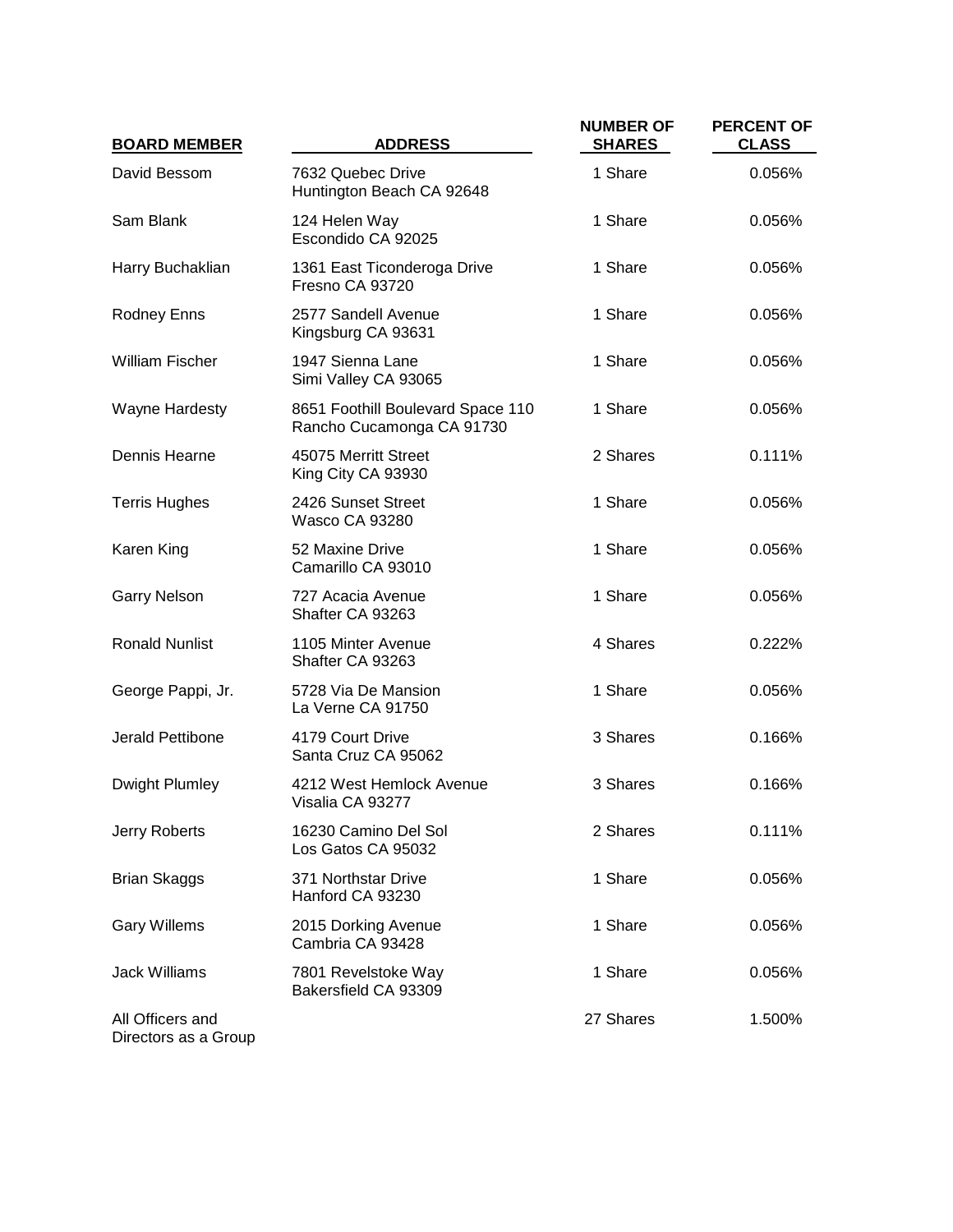## **SECTION 16(a) BENEFICIAL OWNERSHIP REPORTING COMPLIANCE**

Section 16(a) of the Securities Exchange Act of 1934, as amended, requires the Company's directors, officers, and persons who beneficially own more than ten percent of a registered class of our equity securities within specified time periods to file with the SEC initial reports ("Form 3") of beneficial ownership and reports of changes ("Form 4" and "Form 5") in beneficial ownership of Common Stock of the Company. To the Company's knowledge, based solely on a review of the copies of such reports furnished to us and written representations that no other reports were required, all of the Company's officers, directors and beneficial owners of greater than ten percent of the outstanding Common Stock complied with the Section 16(a) filing requirements for the fiscal year ended September 30, 2017.

# **BOARD LEADERSHIP AND ROLE IN RISK OVERSIGHT**

The Board believes that an effective board leadership structure depends on the experience, skills, and personal interaction between persons in leadership roles and the needs of the Company. The positions of Chairman of the Board and Chief Executive Officer are held by two different people based on the recognition of the differences between the two responsibilities. Mr. Jay Jamison, our Chief Executive Officer, is responsible for setting our strategic direction and for day-to-day leadership and performance of the Company. He possesses extensive knowledge of the hospitality industry and in-depth knowledge of the issues, opportunities, and challenges facing the Company, as well as the Company's customers and suppliers. The Board of Directors, at the Reorganizational Meeting held immediately following the Annual Shareholders' Meeting, elects the Company's five officers, which include the Chairman of the Board and President, Executive Vice President, Vice President - Secretary, Vice President - Finance and Chief Financial Officer, and Vice President - Operations. The Chairman of the Board presides over meetings of the full Board. The members of our Board of Directors bring experience, oversight and expertise from outside our company and industry.

The Company faces a number of risks, including general economic risks, operational risks, financial risks, competitive risks and reputational risks. The Board is responsible for oversight of the Company's risk management practices, assessing the Company's approach to risk management, and oversees the business of the Company, including CEO performance, to assure that the long-term interests of the shareholders are being served. A key responsibility of the Board is to review the Company's strategic direction and hold management accountable for the execution of strategy once it is developed. Our CEO is primarily responsible for the day-to-day risk management processes.

Each Committee of the Board is also responsible for reviewing risk exposure of the Company related to the committee's areas of responsibility and providing input to management on such risks. For example, the Audit Committee is responsible for oversight of our accounting and financial reporting processes, internal controls, and discussions with management and the Company's independent auditors regarding our financial statements, internal controls and other accounting and related matters and risk management. The Personnel and Compensation/Benefits Committee oversees certain risks related to compensation policies and programs.

The entire Board of Directors meets six times per year to review the operations of the Company, and is regularly informed through committee reports and reports from the Company's CEO on significant risks facing the Company, including financial, operational and strategic risks.

The Board of Directors believes that the risk management processes in place for the Company are appropriate and that this division of responsibilities is the most effective approach for addressing the risks facing the Company.

# **SELECTION OF INDEPENDENT PUBLIC ACCOUNTANTS (Proposal 2)**

The firm of Brown Armstrong Accountancy ("Brown Armstrong") Corporation served as independent certified accountants for the Company for its fiscal year ended September 30, 2017, and this firm has been selected to serve as the Company's accountants for fiscal year 2017 - 2018.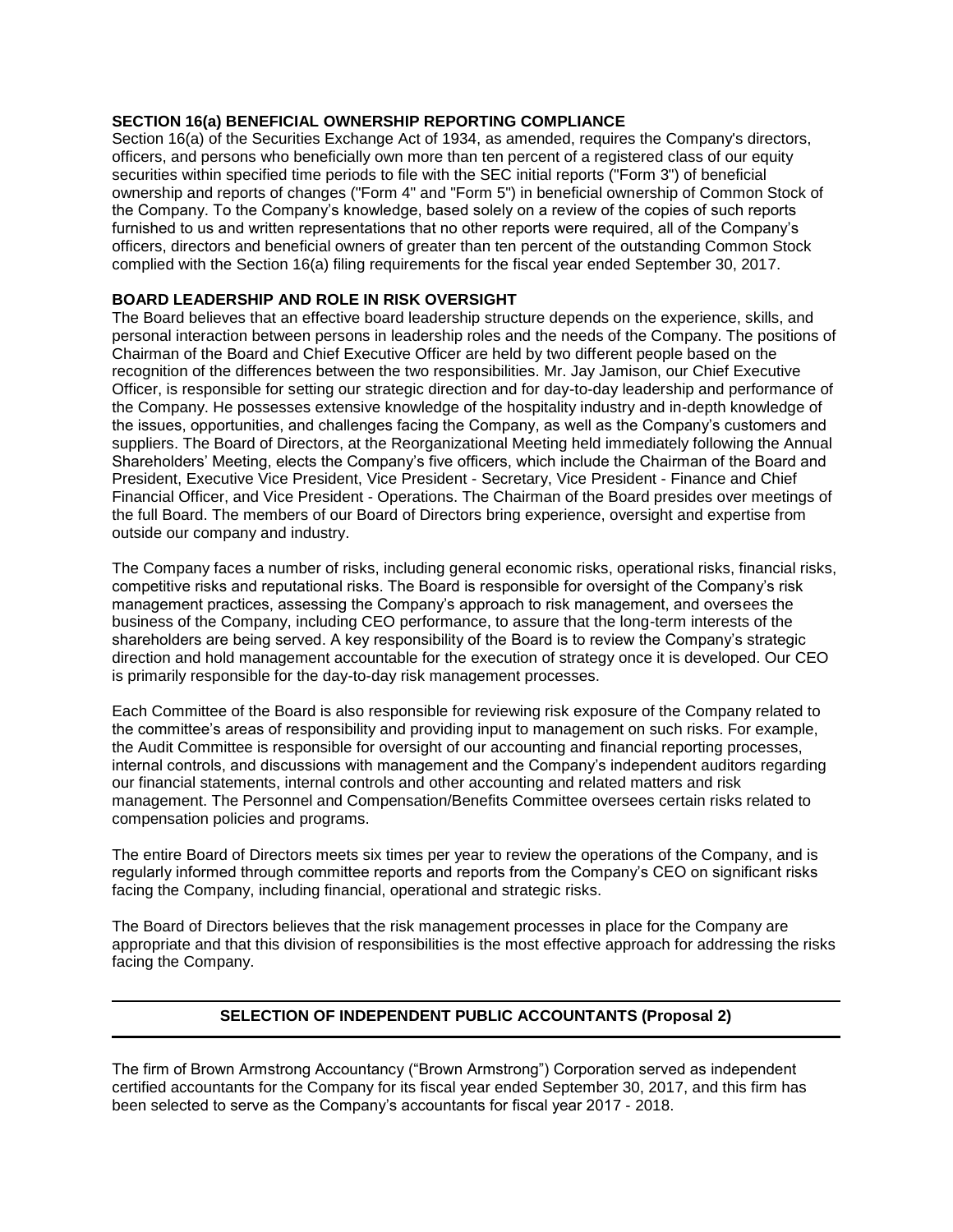Audit services performed by Brown Armstrong for the year ended September 30, 2017, consisted of examination of the financial statements of the Company, certain services related to filings with the Securities and Exchange Commission, and consultation on matters related to accounting and financial reporting. All such services were approved by the Board of Directors, which has determined the firm of Brown Armstrong to be fully independent of the operations of the Company.

## **PRINCIPAL ACCOUNTANT FEES AND SERVICES**

The following table discloses the fees that the Company was billed for professional services rendered by its independent public accounting firm, Brown Armstrong Accountancy Corporation, in each of the last two fiscal years.

|                        | <b>Years Ended</b><br>September 30, |          |  |
|------------------------|-------------------------------------|----------|--|
|                        | 2017                                | 2016     |  |
| Audit fees (1)         | \$53,750                            | \$46,350 |  |
| Audit-related fees (2) |                                     |          |  |
| Tax fees (3)           |                                     |          |  |
| All other fees (4)     | 1,750                               | 1,600    |  |
| Total                  | 55.500                              | 47.950;  |  |

- (1) Reflects fees billed for the audit of the Company's consolidated financial statements included in its Form 10-K and review of its quarterly reports on Form 10-Q.
- (2) Reflects fees, if any, for consulting services related to financial accounting and reporting matters.
- (3) Reflects fees billed for tax compliance, tax advice and preparation of the Company's federal tax return.
- (4) Reflects fees, if any, for other products or professional services not related to the audit of the Company's consolidated financial statements and review of its quarterly reports, or for tax services.
- (5) AUDIT COMMITTEE'S PREAPPROVAL POLICIES AND PROCEDURES For the fiscal years ending September 30, 2017 and September 30, 2016, all audit related services, tax services and other services were pre-approved by the Audit Committee, which concluded that the provision of such services by Brown Armstrong were compatible with the maintenance of that firm's independence in the conduct of its auditing function.
- (6) No effort expended on the principal accountant's engagement to audit the registrant's financial statements for the most recent fiscal year was attributed to work performed by persons other than the accountant's full-time, permanent employees.

#### **\* RECOMMENDATION OF THE BOARD OF DIRECTORS**

The Audit Committee has appointed the firm of Brown Armstrong Accountancy Corporation as our certified independent public accounting firm for the fiscal year ending September 30, 2018, and requests that our shareholders ratify this appointment. Even if the appointment is ratified by a vote of the shareholders, the Audit Committee, in its discretion, may direct the appointment of a different certified independent public accounting firm at any time if it determines that such a change would be in our best interest and the best interest of our shareholders.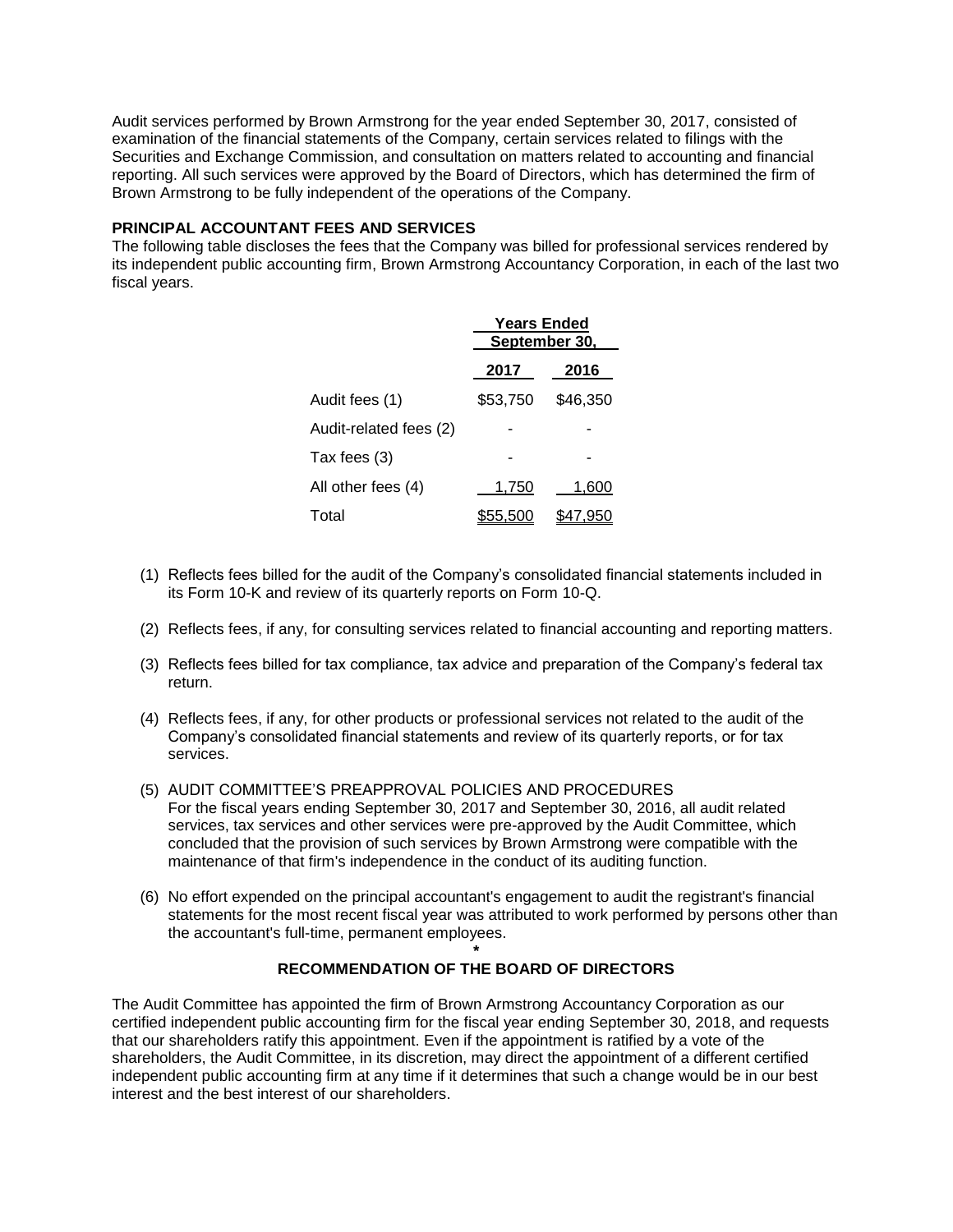A representative of Brown Armstrong is expected to be present at the Annual Meeting of Shareholders. This representative will have an opportunity to make a statement, if he or she desires to do so, and will be available to respond to appropriate questions.

The Company's Board of Directors recommends that the shareholders approve the selection of Brown Armstrong Accountancy Corporation to serve as certified independent public accountants for the Company for fiscal year 2017 – 2018. The affirmative vote of a majority of shares voted will be required to approve this action.

# **COMPENSATION OF DIRECTORS AND EXECUTIVE OFFICERS**

The following table sets forth information regarding compensation awarded, paid to, or earned by the chief executive officer of Pismo Coast Village, Inc. for the three years ended September 30, 2015, 2016, and 2017. No other person who is currently an executive officer of Pismo Coast Village, Inc. earned salary and bonus compensation exceeding \$100,000 during any of those years.

| <b>SUMMARY COMPENSATION TABLE</b>       |                       |           |              |                       |                  |                                                            |                                                       |                           |           |
|-----------------------------------------|-----------------------|-----------|--------------|-----------------------|------------------|------------------------------------------------------------|-------------------------------------------------------|---------------------------|-----------|
| Name and<br><b>Principal Position</b>   | <b>Fiscal</b><br>Year | Salary    | <b>Bonus</b> | <b>Stock</b><br>Award | Option<br>Awards | <b>Non-Equity</b><br><b>Incentive Plan</b><br>Compensation | <b>Non-Qualified</b><br>Deferred Plan<br>Compensation | All Other<br>Compensation | Total     |
| Jay N. Jamison<br>CEO/General           | 2017                  | \$178,583 | \$53,050     | $\mathsf{s}$ .        | $\mathsf{\$}$ -  | $$ -$                                                      | $\mathsf{\$}$ -                                       | \$8,945                   | \$240,578 |
| Manager &<br><b>Assistant Corporate</b> | 2016                  | \$169,000 | \$45.630     | $$ -$                 | $\mathbb{S}$ -   | $$ -$                                                      | \$ -                                                  | \$8,582                   | \$223,212 |
| Secretary                               | 2015                  | \$160,000 | \$45.550     | $$ -$                 | $\mathsf{\$}$ -  | $$ -$                                                      | $\mathsf{\$}$ -                                       | \$7,996                   | \$213,546 |

## **COMPENSATION DISCUSSION AND ANALYSIS**

The following Compensation Discussion and Analysis describes the material elements of compensation for the executive officer identified in the Summary Compensation Table contained above.

# **COMPENSATION COMMITTEE INTERLOCKS AND INSIDER PARTICIPATION**

The Personnel and Compensation/Benefits Committee consists of Garry Nelson (Chairman), who is currently an executive officer of the Company serving as Executive Vice President; Wayne Hardesty, who is currently an executive officer of the Company and serves as Chief Financial Officer and Vice President – Finance; Terris Hughes, who is currently an executive officer and serves as President and Chairman of the Board; Ronald Nunlist, director of the Company, but has served in the offices of President and Vice President - Operations in prior years; George Pappi, Jr., who is currently an executive officer of the Company serving as Vice President – Secretary; Dwight Plumley, who is currently an executive officer of the Company and serves as Vice President – Operations; and Jerry Roberts, currently a director of the Company. All of the members of the Personnel and Compensation/Benefits Committee during 2017 were non-employee directors. There are no other compensation committee interlocks between the Company and other entities involving the Company's executive officers.

# **COMPENSATION COMMITTEE REPORT**

The Personnel and Compensation/Benefits Committee of the Company's Board of Directors has reviewed and discussed the Compensation Discussion and Analysis required by Item 402(b) of Securities and Exchange Commission Regulation S-K with management, and based on such review and discussion, the Committee recommended to the Board of Directors that the Compensation Discussion and Analysis be included in the Company's 10-K report, incorporated by reference to this Definitive Proxy Statement.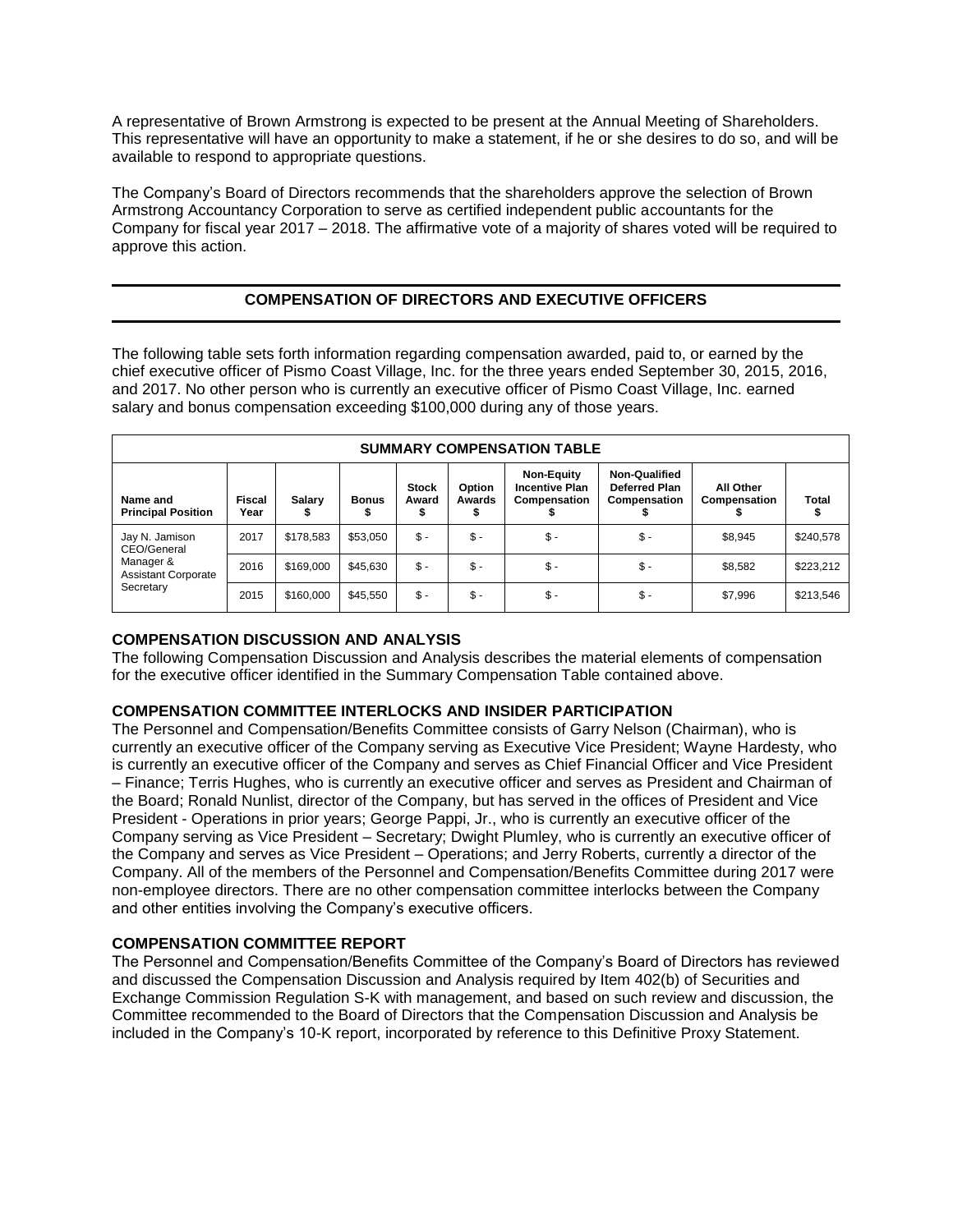The Personnel and Compensation/Benefits Committee does not have a formal charter, but operates under the direction and authority of the Board as a whole, pursuant to Committee Procedures adopted by the Board.

As more fully described below, the Personnel and Compensation/Benefits Committee, made up of members of the Board of Directors, reviews the total direct compensation programs for the CEO.

Notably the salary and other benefits payable to the named executive officer are set forth in an employment agreement which is discussed below.

The CEO reviews the base salary, annual bonus and long-term compensation levels for other employees of the Company. The Personnel and Compensation/Benefits Committee reviews and approves the compensation received by the CEO's direct reports. The entire Board of Directors remains responsible for significant changes to or adoption of new employee benefit plans.

The Personnel and Compensation/Benefits Committee members were Garry Nelson, Chairman, Wayne Hardesty, Terris Hughes, Ronald Nunlist, George Pappi, Jr., Dwight Plumley and Jerry Roberts.

#### a. **CASH COMPENSATION PAYABLE TO OUR NAMED EXECUTIVE OFFICER**

The named executive officer receives a base salary payable in accordance with the Company's normal payroll practices and pursuant to a contract between this officer and Pismo Coast Village, Inc. (which contract is described in more detail below). Based on knowledge of the industry and Pismo Coast Village, Inc. performance (including its earnings and stock price performance, and successful resort operations), the Board believes that the CEO's base salary is less than those that are received by comparable officers with comparable responsibilities in similar companies.

In the future, when reconsidering salaries for executives, the Board will do so by evaluating their responsibilities, experience and the competitive marketplace. More specifically, the Board expects to consider the following factors in determining the executive officers' base salaries:

- The executive's leadership and operational performance and potential to enhance long-term value to the Company's shareholders;
- Performance compared to the financial, operational and strategic goals established for the Company;
- The nature, scope and level of the executive's responsibilities;
- Competitive market compensation paid by other companies for similar positions, experience and performance levels; and
- The executive's current salary, the appropriate balance between incentives for long-term and short-term performance.

#### b. **STOCK OPTION PLAN BENEFITS**

Not applicable

# c. **ELEMENTS OF "ALL OTHER COMPENSATION"**

The amounts reflected in the column labeled "other compensation" in the above Summary Compensation Table consist of compensation paid to the named executive officer from benefits received from our 401(k) Plan.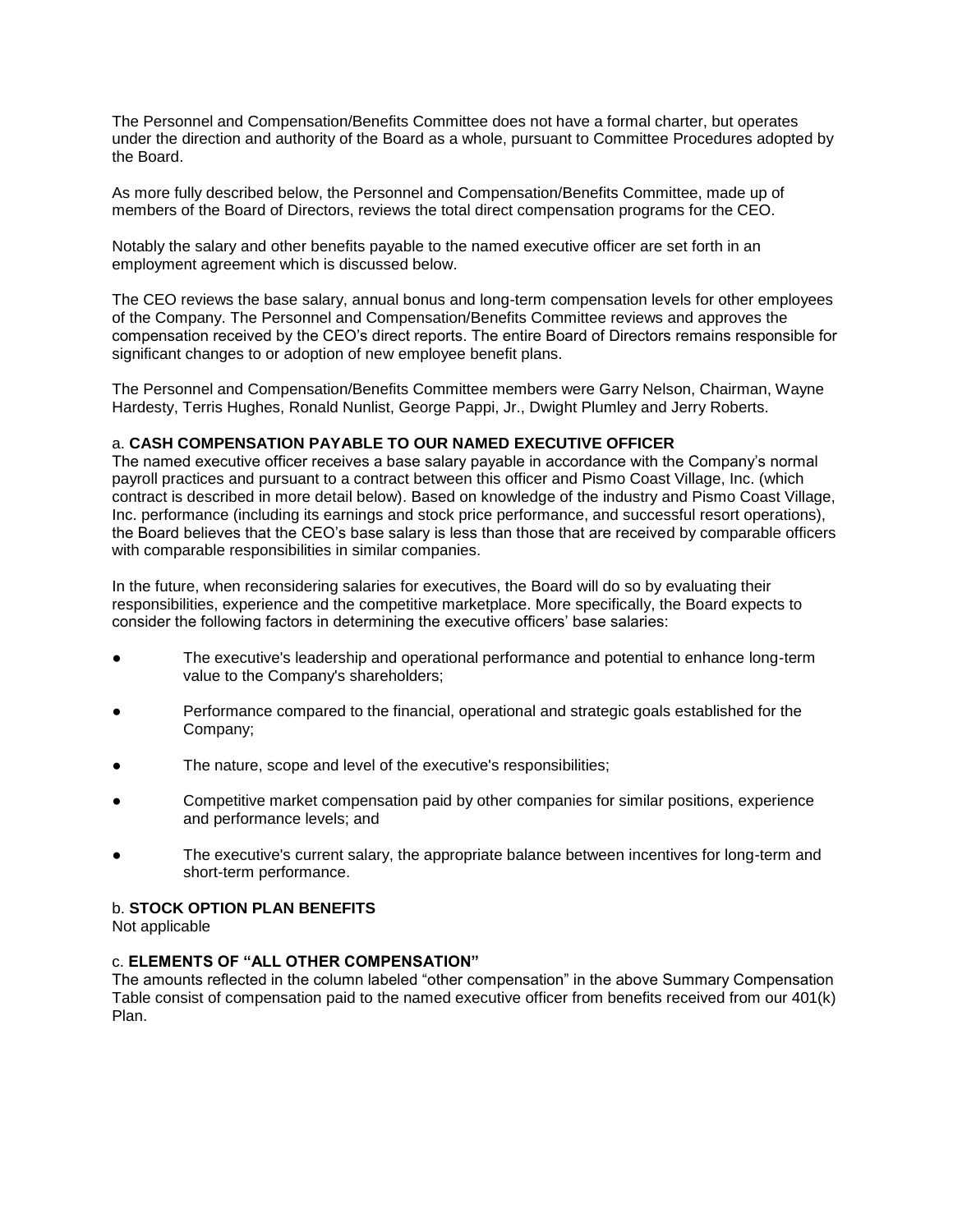The Company provides a 401(k) Safe Harbor Plan, which was adopted effective October 1, 2005. All employees are eligible to participate in this Plan after one year of employment and work at least 1,000 hours per year and attained age 21. Employees are fully vested when their participation begins. The Company matches employee contributions up to 4% of compensation.

#### d. **EMPLOYMENT AGREEMENT WITH OUR NAMED EXECUTIVE OFFICER**

The Company has entered into an employment agreement with the named executive officer. The material terms of this agreement are summarized as follows:

Mr. Jamison is the Chief Executive Officer/General Manager, Assistant Corporate Secretary. On October 1, 2013, the Company entered into an employment contract with Mr. Jamison. The Board of Directors extended this contract through September 30, 2018, and provided Mr. Jamison with a salary increase effective October 1, 2013. This currently provides for a salary of \$190,000, plus health insurance, cost reimbursement, and certain other benefits.

Pismo Coast Village, Inc. may also terminate the contract for cause, upon Mr. Jamison's death or disability, or without cause. If Pismo Coast Village, Inc. terminates the contract for cause, it only must compensate Mr. Jamison through the date of termination. If Pismo Coast Village, Inc. terminates the contract without cause, Pismo Coast Village, Inc. must pay Mr. Jamison twelve month's salary.

# **STOCK OPTIONS AND STOCK APPRECIATION RIGHTS GRANTED DURING THE LAST FISCAL YEAR**

Not applicable.

#### **LONG TERM INCENTIVE PLANS**

Except as described in our 401(k) Plan, the Company did not have a long-term incentive plan during the fiscal years ended September 30, 2017 or 2016.

#### **REPORT ON RE-PRICING OF OPTIONS/SARS**

Not applicable.

#### **COMPENSATION OF DIRECTORS**

During fiscal year 2017, none of the Company's directors received cash remuneration for their service. However, the directors are entitled to reimbursement for out-of-pocket costs and expenses incurred on behalf of the Company, and mileage reimbursement for travel to and from meetings upon request. Since this reimbursement is on a fully accountable basis, there is no portion treated as compensation. In addition, they are entitled to use of the Resort for attending meetings and are provided with food and refreshments in connection with Board Meetings. The aggregate value of the foregoing during the fiscal year ended September 30, 2017 was estimated at \$33,276.

During the fiscal years 2017 and 2016, Pismo Coast Village, Inc. paid for various hospitality functions and for travel, lodging and hospitality expenses for spouses who occasionally accompanied directors when they were traveling on company business. Management believes that the expenditures were to Pismo Coast Village, Inc.'s benefit.

#### **OPTIONS, WARRANTS OR RIGHTS**

The Company has no outstanding options, warrants or rights to purchase any of its securities.

#### **INDEBTEDNESS OF MANAGEMENT**

No member of management was indebted to the Company during its last fiscal year.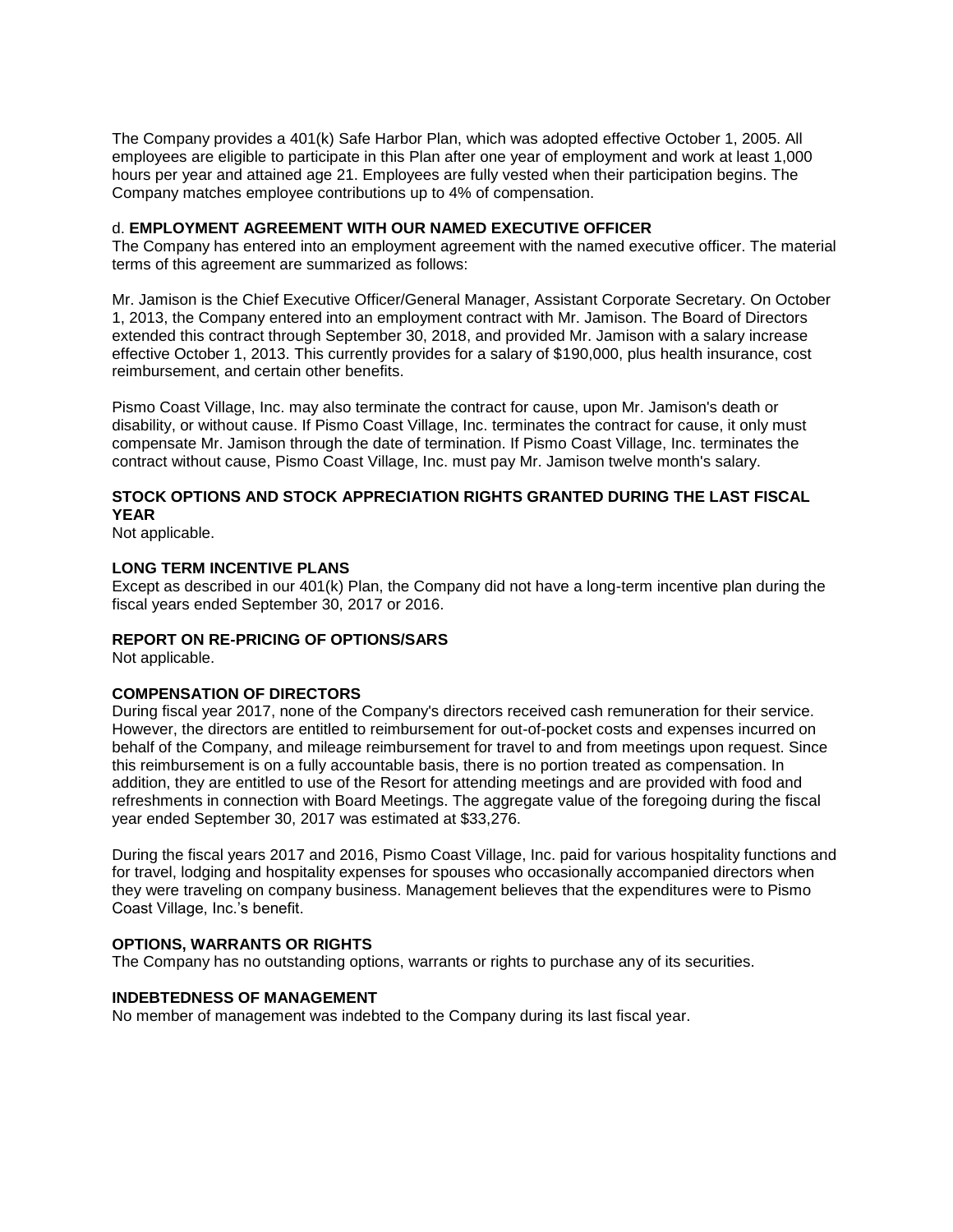## **TRANSACTIONS WITH PROMOTORS**

Not applicable.

## **CERTAIN RELATIONSHIPS AND RELATED TRANSACTIONS**

There have been no transactions during the past two years, or proposed transactions, to which the Company was or is to be a party, in which any of the officers, directors, nominees, named shareholders, or family members of such persons, had or is to have a direct or indirect material interest, other than transactions where competitive bids determine the rates or charges involved, or where the amount involved does not exceed \$120,000, or where the interest of the party arises solely from the ownership of securities of the Company and the party received no extra or special benefit that was not shared by all shareholders.

# **SHAREHOLDER COMMUNICATIONS**

Shareholders desiring to send communications to the Board of Directors on any matter of concern may submit correspondence addressed to: Board of Directors, Pismo Coast Village, 165 South Dolliver Street, Pismo Beach CA 93449, c/o Mr. Jay Jamison, Chief Executive Officer/General Manager.

# **SHAREHOLDER PROPOSALS**

The deadline for shareholders to submit proposals to be considered for inclusion in the Proxy Statement for the Company at the Company's 2019 Annual Shareholders' Meeting is August 1, 2018. Shareholder proposals submitted other than in accordance with the foregoing will not be considered timely presented for consideration at the annual meeting if notice thereof is given after October 1, 2018.

# **LEGAL PROCEEDINGS**

No pending legal proceedings against the Company other than routine litigation incidental to business.

# **OTHER BUSINESS**

Management does not know of any matters to be presented at the Meeting, other than those set forth above. However, if other matters come before the Meeting, it is the intention of the persons named in the accompanying Proxy to vote the Proxy in accordance with the recommendations of Management on such matters, and discretionary authority to do so is included in the Proxy.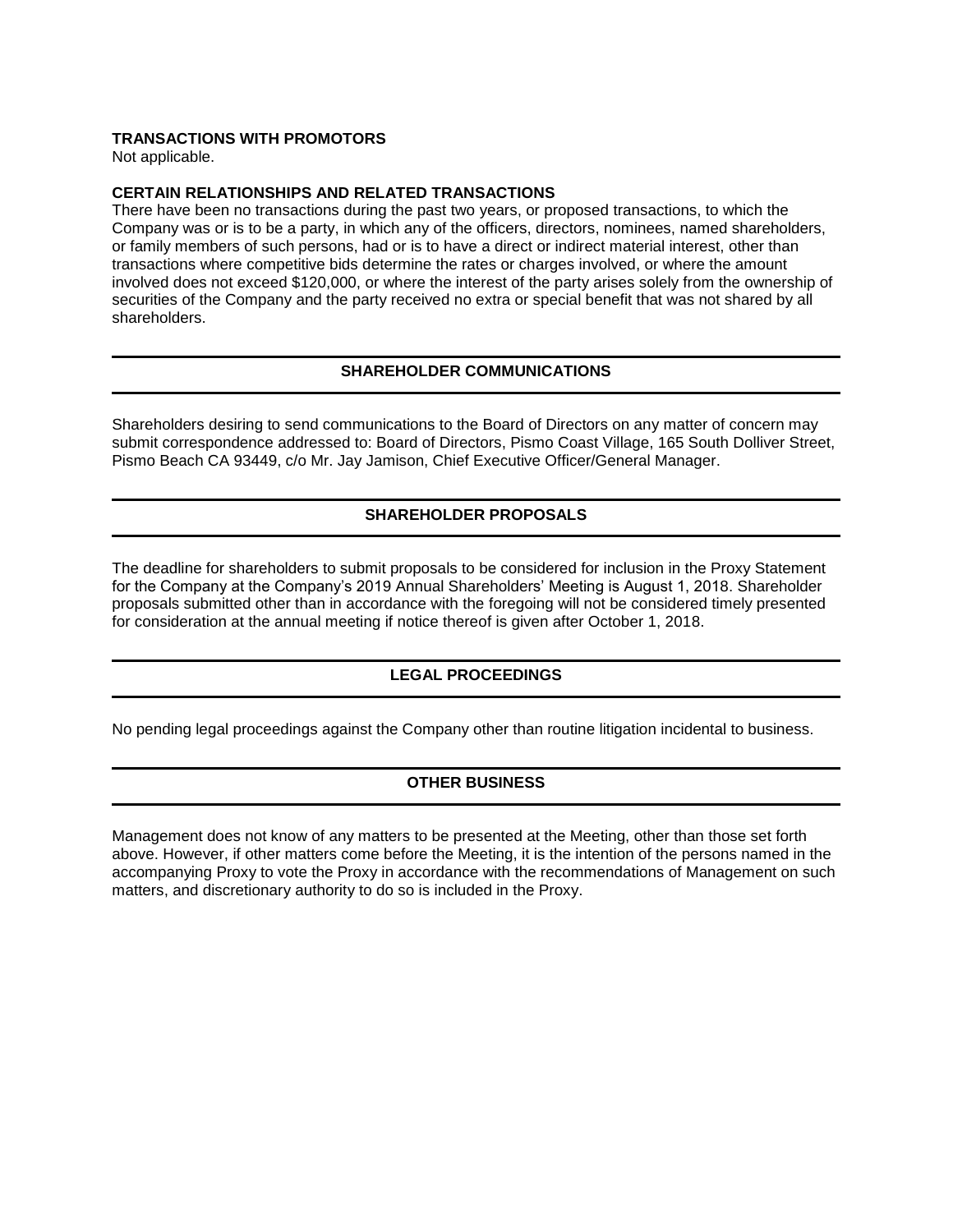## **NOTICE OF AVAILABILITY OF MATERIAL**

**THE COMPANY WILL PROVIDE WITHOUT CHARGE TO THE SHAREHOLDERS OF RECORD ON DECEMBER 1, 2017, THE RECORD DATE FOR ELIGIBILITY TO VOTE AT THE ANNUAL MEETING, A COPY OF THE COMPANY'S FORM 10-K REPORT FOR THE FISCAL YEAR ENDED SEPTEMBER 30, 2017, WHICH HAS BEEN FILED UNDER THE SECURITIES AND EXCHANGE ACT OF 1934. THE COMPANY'S ANNUAL REPORT TO SHAREHOLDERS IS BEING DELIVERED TO SHAREHOLDERS HEREWITH.**

All written requests for the Company's Form 10-K Report should be addressed to:

Mr. Jay Jamison, Chief Executive Officer/General Manager Pismo Coast Village, Inc. 165 South Dolliver Street Pismo Beach, California 93449

## **PLEASE RETURN YOUR PROXIES**

**SHAREHOLDERS ARE REQUESTED TO VOTE, DATE, SIGN AND RETURN PROMPTLY THE ENCLOSED PROXY WHETHER OR NOT YOU EXPECT TO ATTEND THE MEETING. A RETURN, SELF-ADDRESSED ENVELOPE IS ENCLOSED FOR YOUR CONVENIENCE. NO POSTAGE IS REQUIRED IF MAILED WITHIN THE UNITED STATES. PROMPT RESPONSE IS HELPFUL AND YOUR COOPERATION WILL BE APPRECIATED. YOU MAY, WITHOUT AFFECTING ANY VOTE PREVIOUSLY TAKEN, REVOKE YOUR PROXY BY A LATER PROXY FILED WITH THE VICE PRESIDENT – SECRETARY OF THE COMPANY OR BY FILING WRITTEN NOTICE OF REVOCATION WITH THE VICE PRESIDENT – SECRETARY OF THE COMPANY. ATTENDANCE AT THE MEETING WILL NOT IN AND OF ITSELF REVOKE A PROXY. IF YOU ATTEND THE MEETING, YOU MAY REVOKE THE PROXY BY ADVISING THE INSPECTOR OF ELECTIONS THAT YOU ELECT TO VOTE IN PERSON.**

PISMO COAST VILLAGE, INC.

Date: December 20, 2017

Terris Hughes, President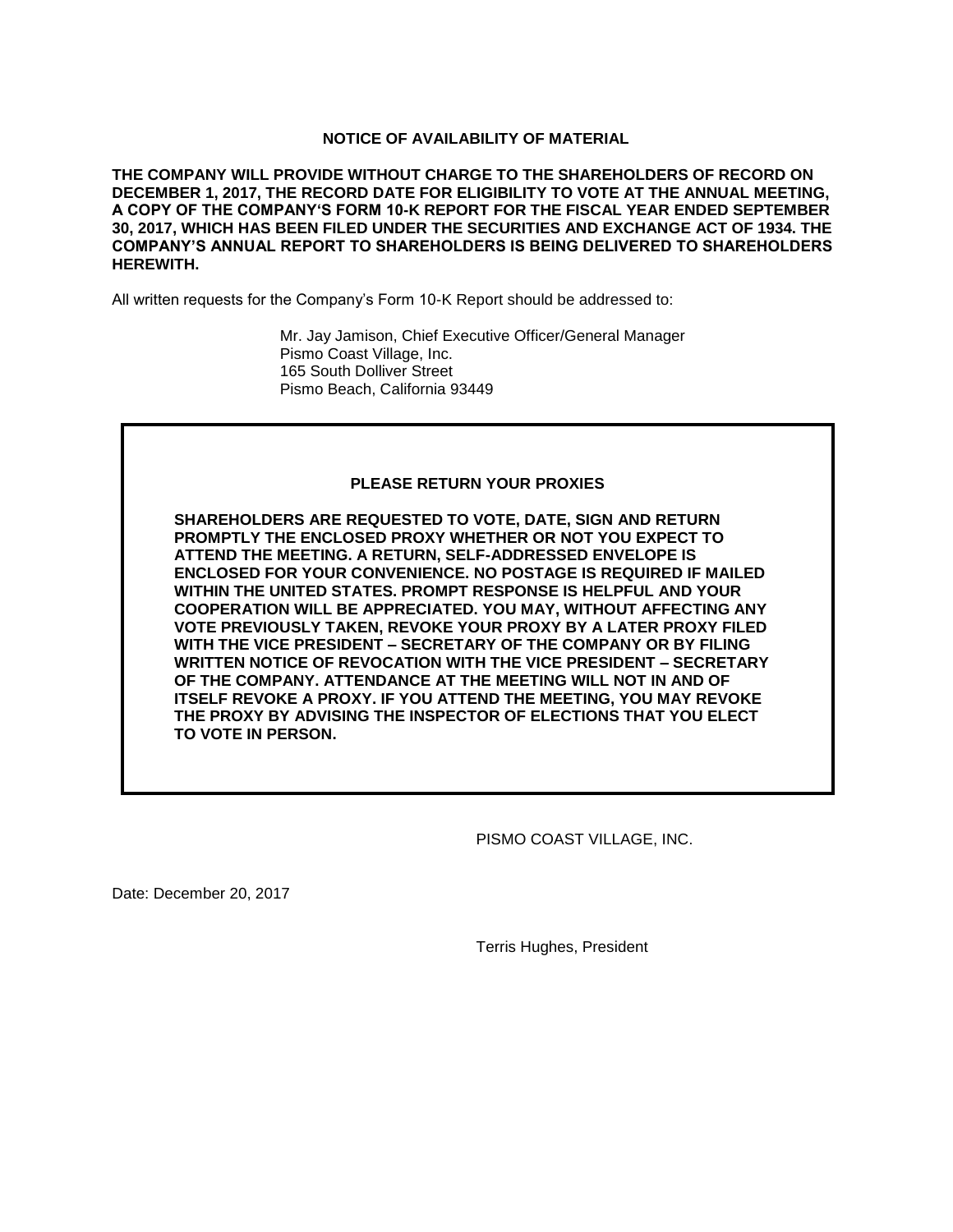# **APPENDIX A**

Audit Committee Responsibilities

#### 1. External Auditor

- a. Recommend auditing firm
- b. Recommend renewing or terminating existing firm
- c. Review compensation, terms of engagement and independence

#### 2. Audits

- a. Review external audits and management's response
- b. Review internal audits

#### 3. Financial Statements

- a. Review financial statements
- b. Review any disputes between auditor and management about preparation of financial statements
- c. Consider major changes or questions regarding appropriate auditing and accounting principles and practices to be followed when preparing the corporate financial statement
- d. Review procedures of the Corporation to prepare published financial statements and related management commentaries
- 4. Survey corporate assets
- 5. Other Duties
	- a. Consult with external and internal auditors about the adequacy of financial controls to assure that the Corporation's publicly reported financial statements are presented fairly in conformity with generally accepted accounting principles
	- b. Meet periodically with management to review the Corporation's financial risk exposure
	- c. Report to the Board, findings as necessary
	- d. Audit the internal procedures of maintaining the assets of the Corporation and their inventories
	- e. Perform other duties as requested by the Board and/or President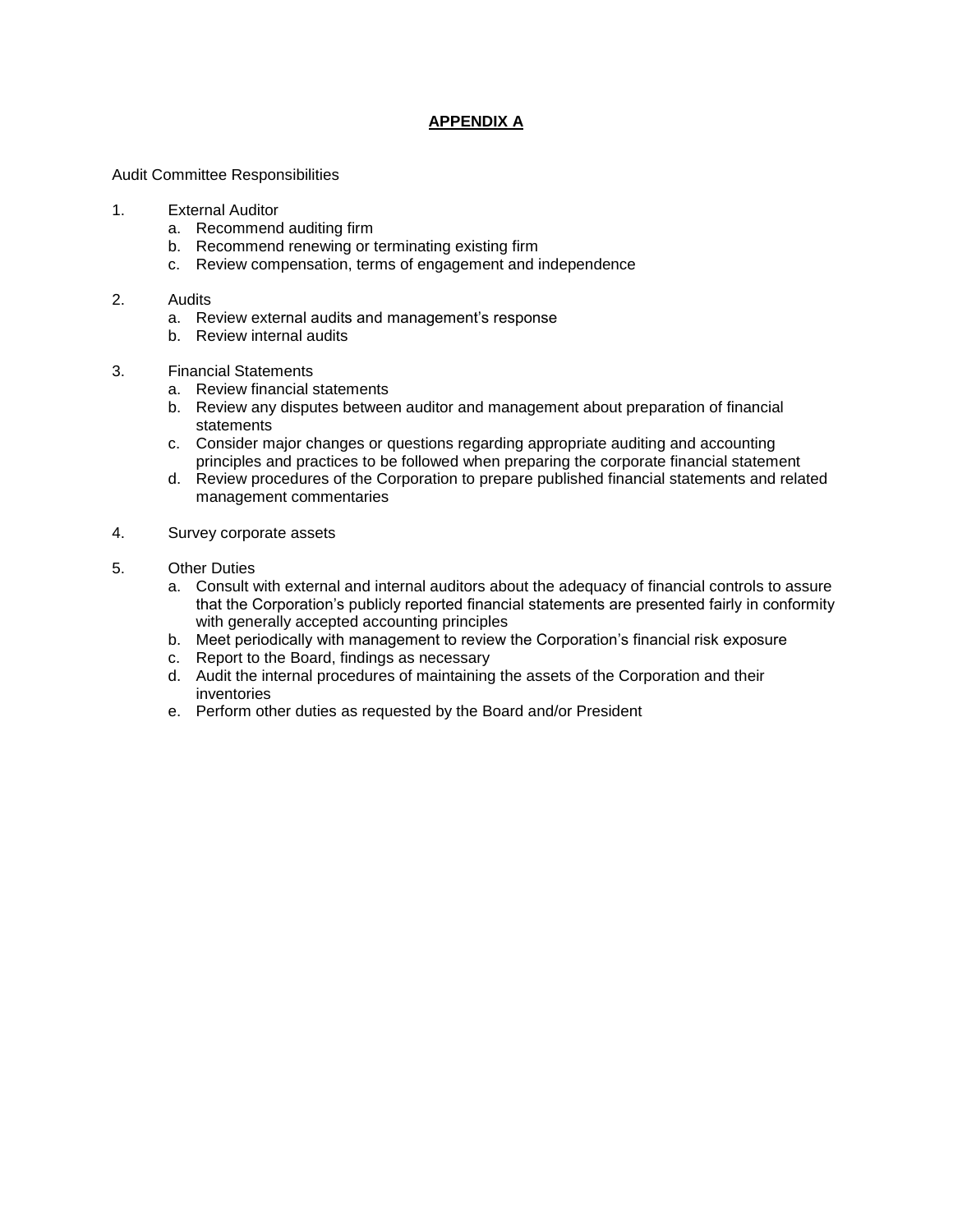# **APPENDIX B**

## **PISMO COAST VILLAGE, INC. ANNUAL MEETING OF SHAREHOLDERS SATURDAY, JANUARY 20, 2018 AT 9:00 A.M.**

## **SOUTH COUNTY REGIONAL CENTER 800 WEST BRANCH STREET ARROYO GRANDE CA 93420**

## **DIRECTIONS TO ATTEND THE MEETING IN PERSON:**

## FROM U.S. HIGHWAY 101 – NORTHBOUND

Take the CA-227/Grand Avenue exit (Exit 187A) Turn right onto East Grand Avenue/CA-227 Turn left onto West Branch Street 800 West Branch Street is on the right

#### FROM U.S. HIGHWAY 101 - SOUTHBOUND

Take the Halcyon Road exit, (Exit 187B) Turn right onto El Camino Real Turn right onto Brisco Road Turn right onto West Branch Street 800 West Branch Street is on the left